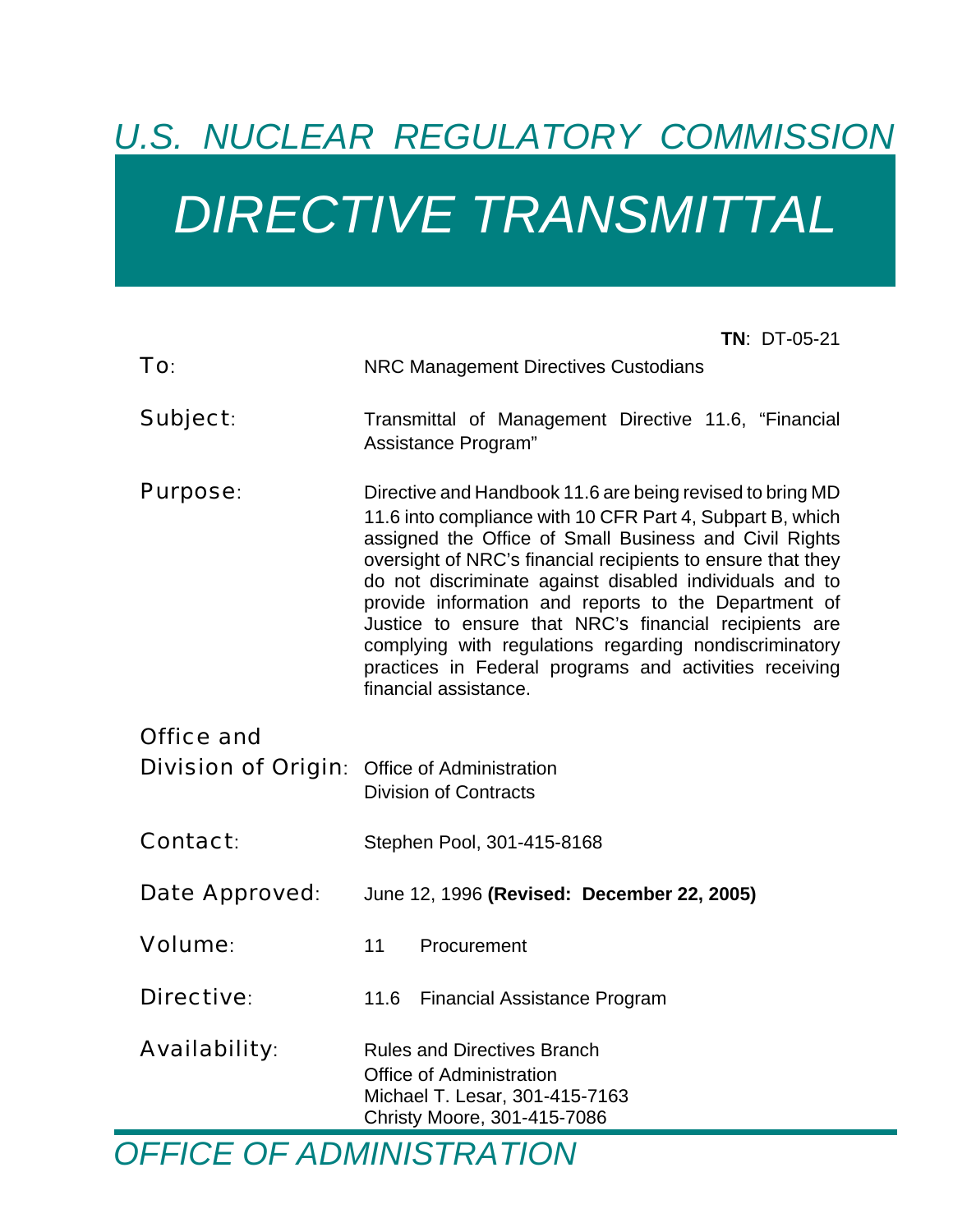# Financial Assistance Program

Directive 11.6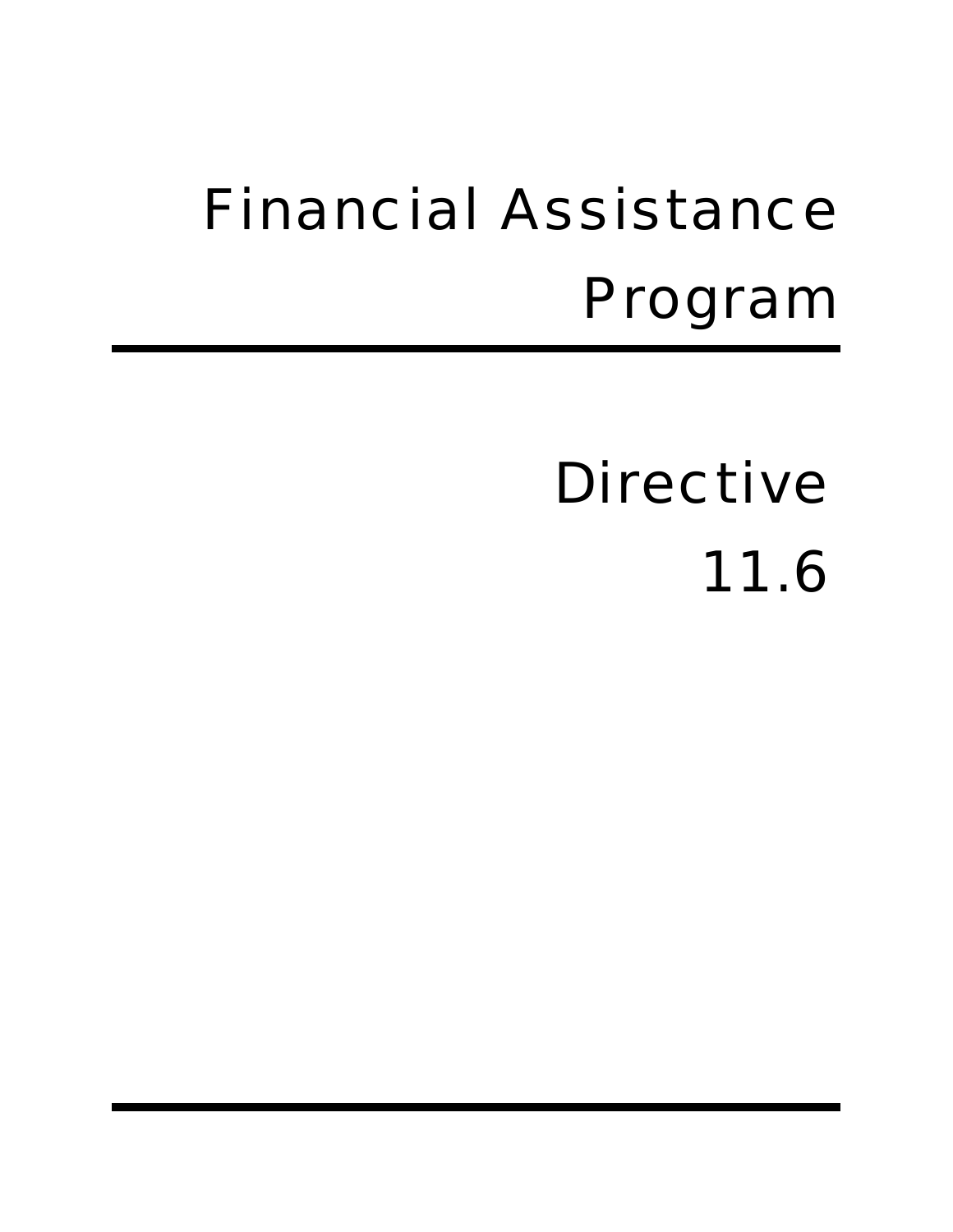# **Contents**

| <b>Organizational Responsibilities and</b>                           |   |
|----------------------------------------------------------------------|---|
|                                                                      |   |
|                                                                      |   |
|                                                                      |   |
|                                                                      |   |
| $\overline{\mathbf{3}}$                                              |   |
| Director, Division of Contracts (DC), Office of Administration (ADM) | 3 |
|                                                                      |   |
|                                                                      |   |
|                                                                      |   |

 $\overline{\phantom{a}}$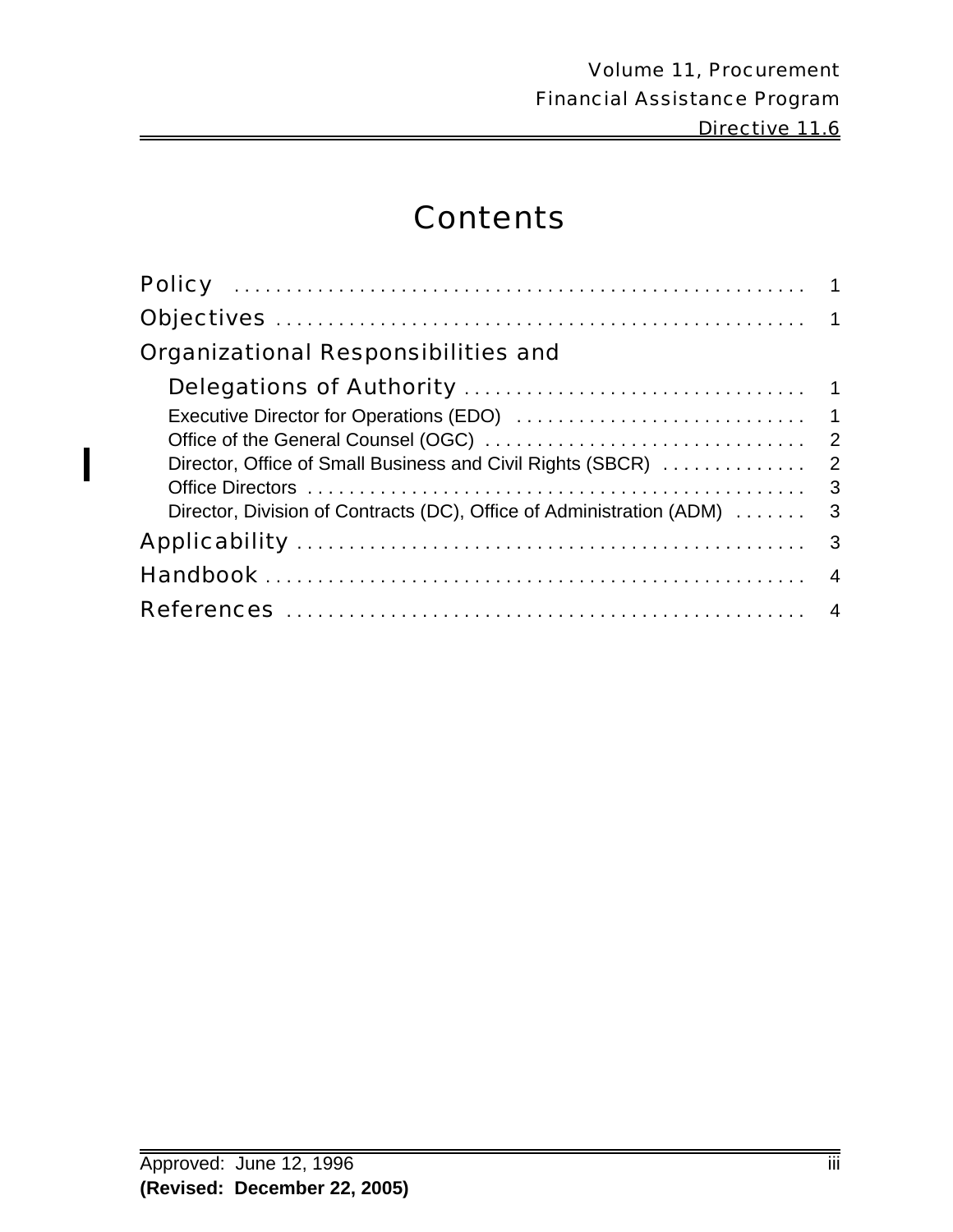

# **U. S. Nuclear Regulatory Commission**

Volume: 11 Procurement **ADM** 

# Financial Assistance Program Directive 11.6

### **Policy**

(11.6-01)

It is the policy of the U.S. Nuclear Regulatory Commission to provide authority and procedures for the NRC financial assistance program. The program will be administered in conformance with the Federal Grant and Cooperative Agreement Act of 1977, the Atomic Energy Act of 1954, as amended, and related guidance from the Office of Management and Budget.

#### **Objectives**

(11.6-02)

To maximize the public's opportunities for participation in NRC assistance programs.

# Organizational Responsibilities and Delegations of Authority

(11.6-03)

#### Executive Director for Operations (EDO)

(031)

Approves proposed financial assistance topics.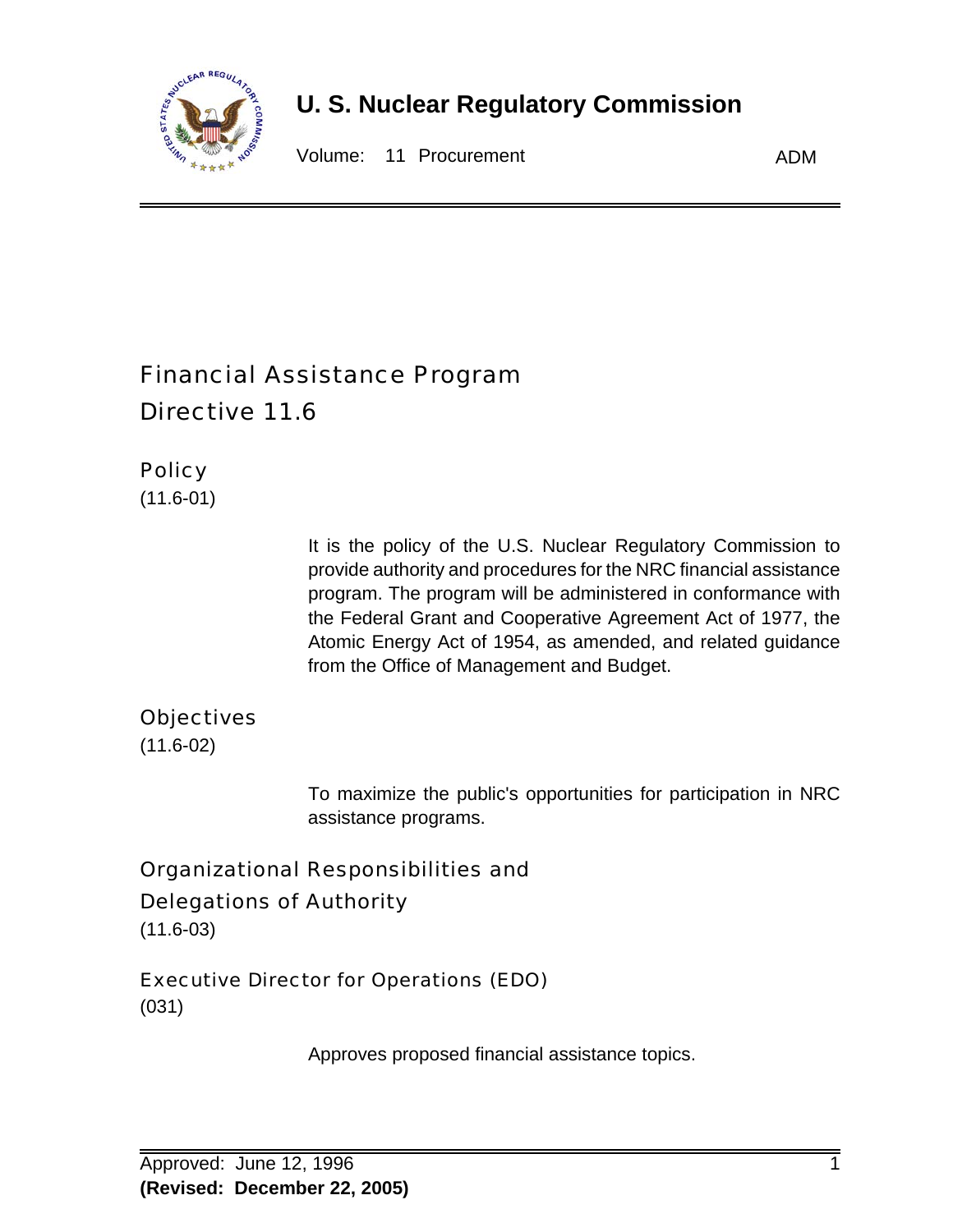Volume 11, Procurement Financial Assistance Program Directive 11.6

## Organizational Responsibilities and

Delegations of Authority

(11.6-03) (continued)

#### Office of the General Counsel (OGC)

(032)

Reviews all applications valued at greater than \$25,000 regarding the suitability of using an assistance instrument and the potential for conflicts of interest.

# Director, Office of Small Business and Civil Rights (SBCR)

(033)

- Conducts compliance reviews as required by 10 CFR Part 4, Subpart B, of applicants for financial assistance from NRC (or the Commission) to ensure nondiscriminatory practices in programs or activities as defined in the following civil rights statutes and NRC regulations: Title IV of the Energy Reorganization Act of 1974 and Title VI of the Civil Rights Act of 1964, including Limited English Proficiency; Section 504 of the Rehabilitation Act of 1973 and Title II of the Americans with Disability Act; Age Discrimination Act of 1975; Title IX of the Education Amendments of 1972, as amended; 10 CFR Part 4, "Nondiscrimination in Federally Assisted Programs or Activities Receiving Financial Assistance From the Commission," Subparts A, B, and C; and 10 CFR Part 5, "Nondiscrimination on the Basis of Sex in Education Programs or Activities Receiving Federal Financial Assistance," Subparts C, D, and E. (a)
- Conducts compliance reviews as required by 10 CFR Part 4, Subpart B, of recipients of financial assistance from NRC to ensure that programs and activities are in compliance with the nondiscriminatory practices set forth in these civil right statutes and NRC regulations. (b)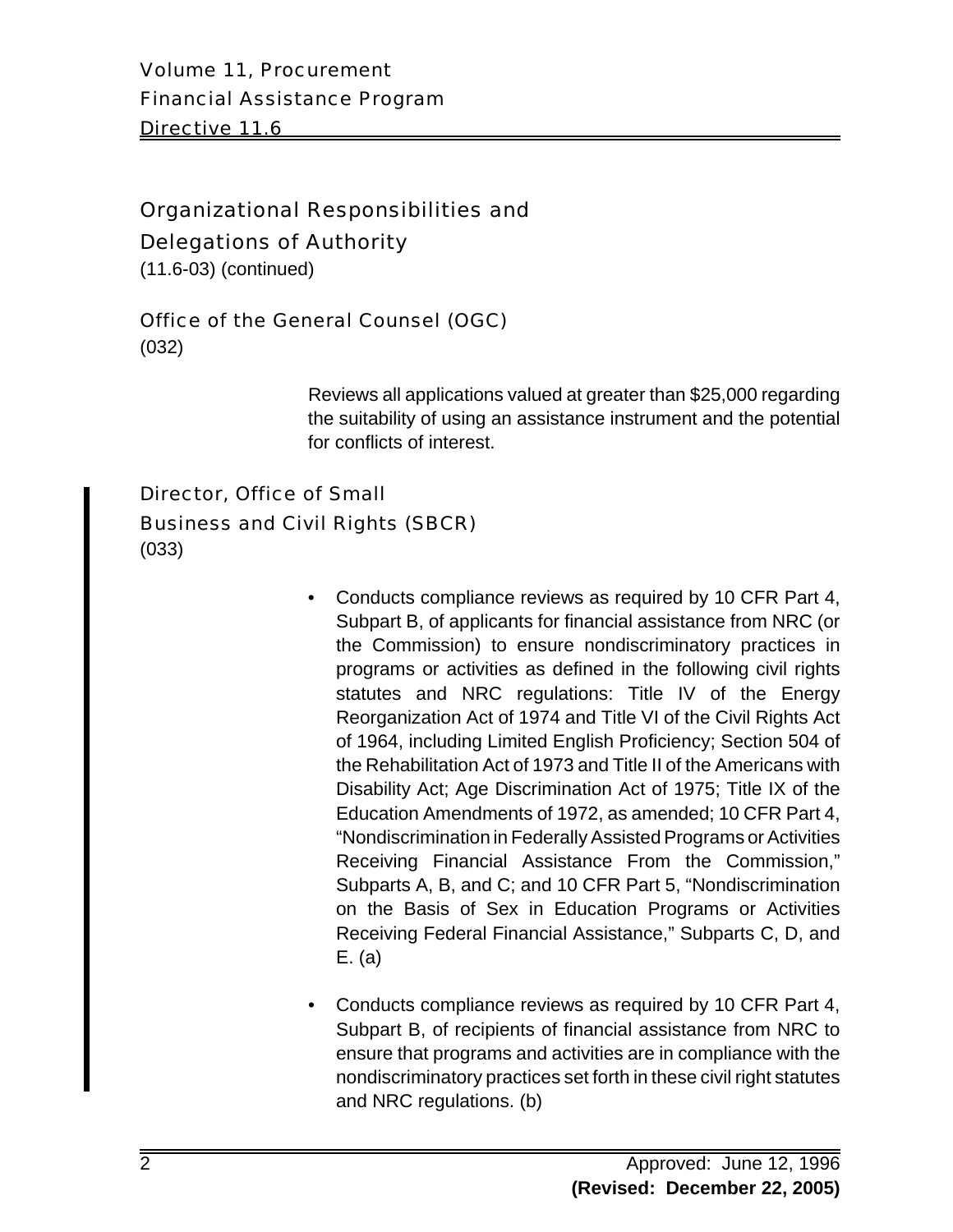### Organizational Responsibilities and Delegations of Authority

(11.6-03) (continued)

#### Office Directors

(034)

- Select the program areas to be supported by providing funds through financial assistance. (a)
- Serve as the recommending official to the EDO for program areas funded by the office. (b)
- Ensure review of applications valued at \$25,000 or less regarding the appropriateness of technical assistance funding and the potential for conflicts of interest. (c)

#### Director, Division of Contracts (DC), Office of Administration (ADM)

(035)

- As the agent for NRC, performs detailed financial and business analysis, executes the assistance instruments, and ensures the assistance document is managed after award in coordination with the program office. (a)
- Ensures the official record file relative to all actions funded through NRC financial assistance instruments is maintained. (b)
- Ensures closeout and deobligation of funds upon completion of the project provided financial assistance. (c)

# Applicability

(11.6-04)

The policy and guidance in this directive and handbook apply to all NRC employees.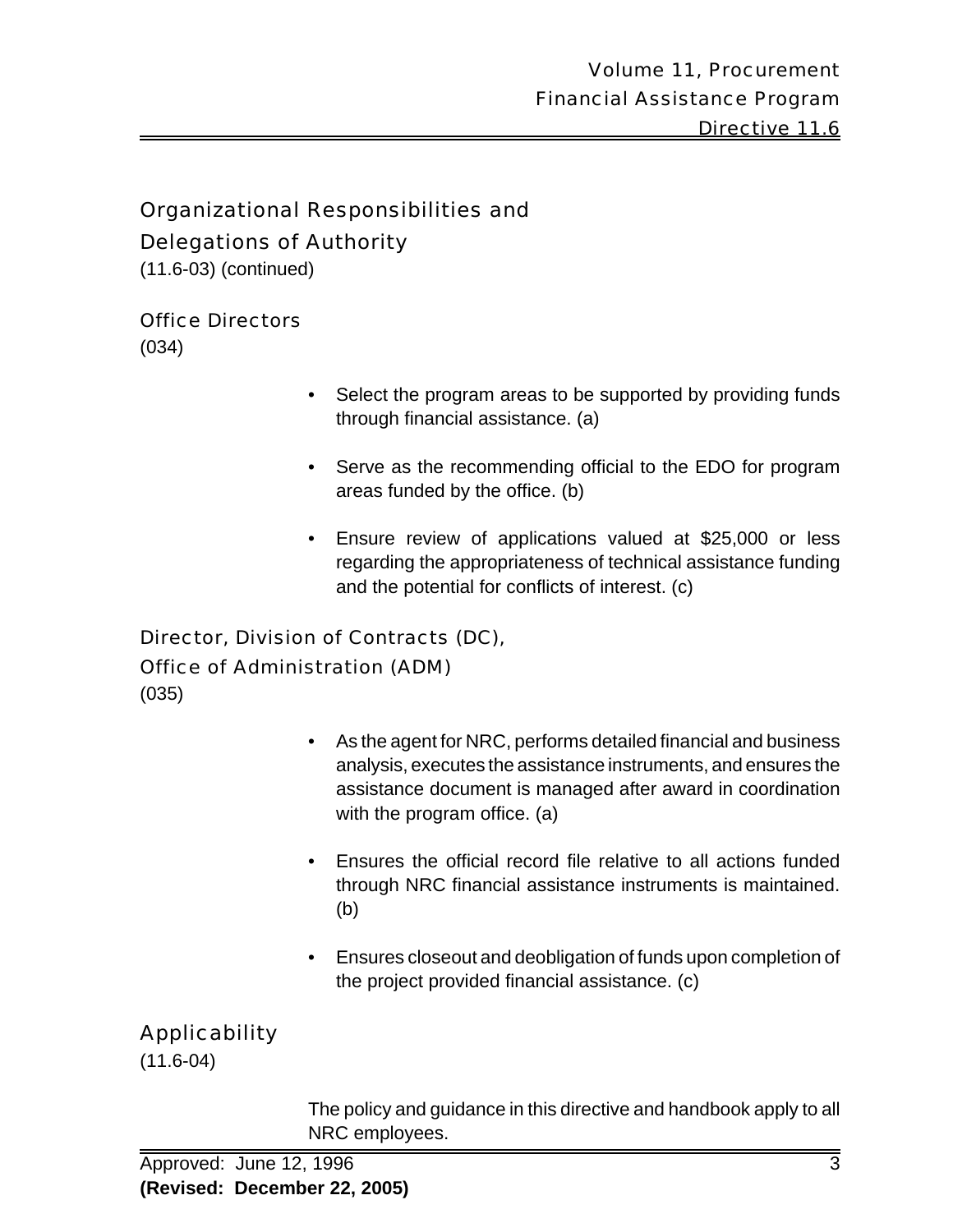#### Volume 11, Procurement Financial Assistance Program Directive 11.6

#### Handbook

(11.6-05)

Handbook 11.6 contains guidance for establishing and processing financial assistance programs.

#### References

(11.6-06)

*Code of Federal Regulations*

10 CFR Part 4, "Nondiscrimination in Federally Assisted Programs or Activities Receiving Federal Financial Assistance From the Commission," Subparts A, B, and C.

10 CFR Part 5, "Nondiscrimination on the Basis of Sex in Education Programs or Activities Receiving Federal Financial Assistance," Subparts C, D, and E.

31 CFR Part 202, "Depositaries and Financial Agents of the Federal Government."

48 CFR Chapter 1, Federal Acquisition Regulation.

Nuclear Regulatory Commission

Management Directives

3.53, "NRC Records and Document Management Program."

11.1, "NRC Acquisition of Supplies and Services."

NUREG-0910, "NRC Comprehensive Records Disposition Schedule."

Office of Management and Budget (OMB)

OMB Circular A-21, "Cost Principles for Educational Institutions."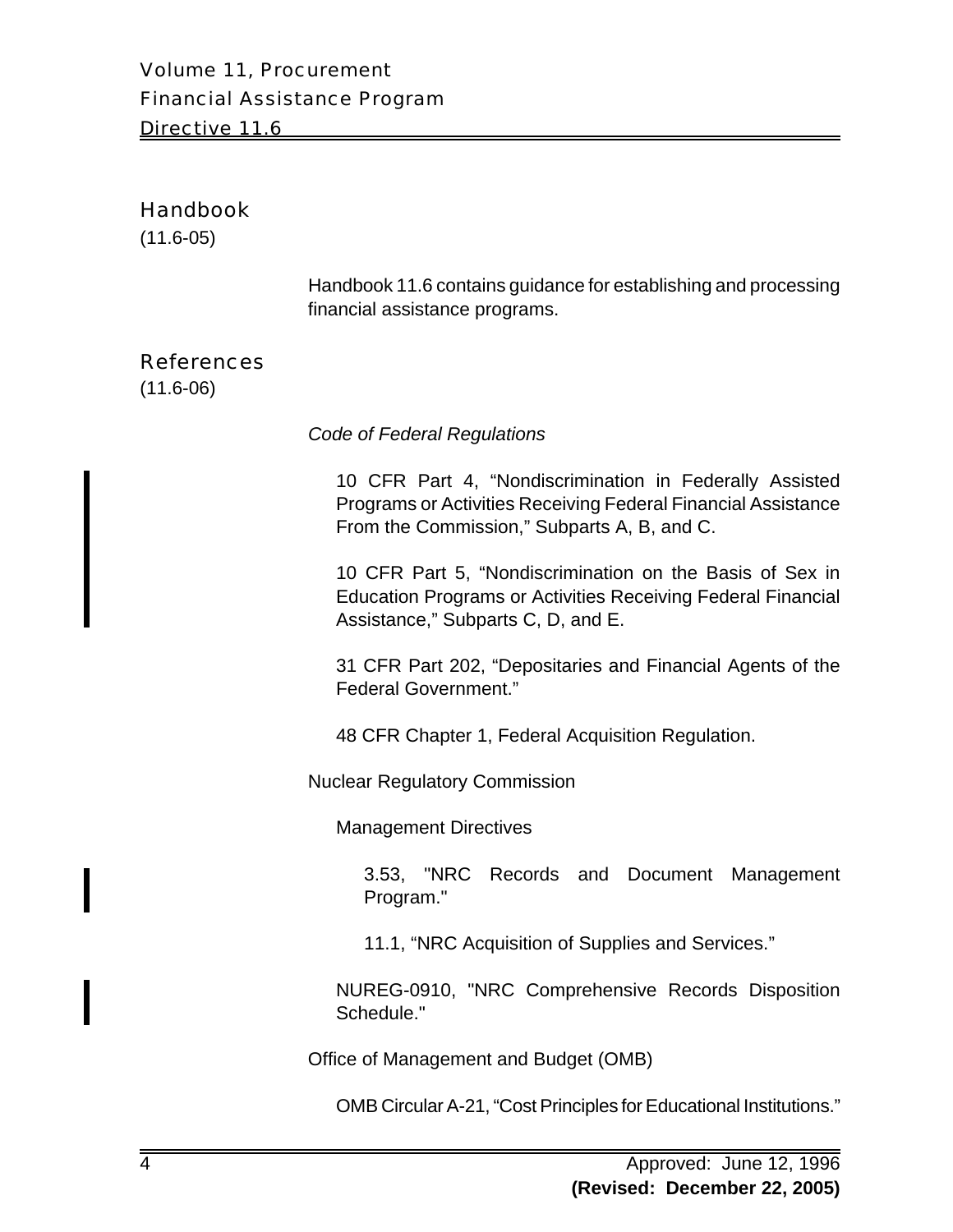#### References

(11.6-06) (continued)

OMB Circular A-102, "Grants and Cooperative Agreements With State and Local Governments."

OMB Circular A-110, "Uniform Administrative Requirements for Grants and Agreements with Institutions of Higher Education, Hospitals and Other Non-Profit Organizations."

OMB Circular A-122, "Cost Principles for Non-Profit Organizations."

*United States Code*

Age Discrimination Act of 1975, as amended (42 U.S.C. 6101 et seq.).

Title II of the Americans With Disabilities Act (42 U.S.C. 12101).

Atomic Energy Act of 1954, as amended, Sections 31a. and 141b. (43 U.S.C. 2011 et seq.).

Title VI of the Civil Rights Act of 1964 (42 U.S.C. 2000d et seq.).

Title IX of the Education Amendments of 1972, as amended (20 U.S.C. 1681 et seq.).

Title IV of the Energy Reorganization Act of 1974 (42 U.S.C. 5801).

Federal Grant and Cooperative Agreement Act of 1977, Pub. L. 95-224, 92 Stat. 3, recodified with minor changes, Pub. L. 97-258, September 13, 1982 (31 U.S.C. 6301 et seq.) 96 Stat. 1083.

Rehabilitation Act of 1973, Section 504 (29 U.S.C. § 794).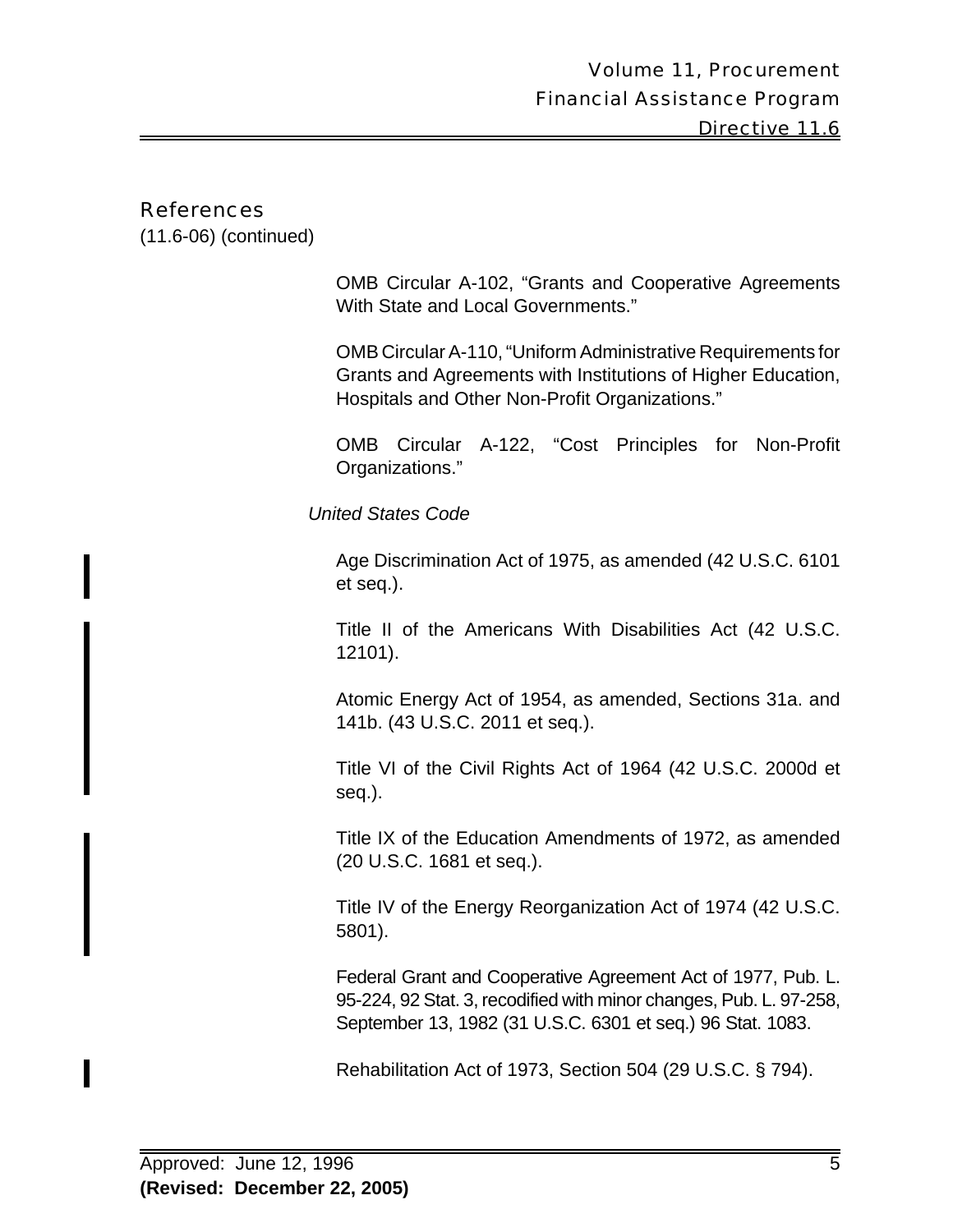# Financial Assistance Program

# Handbook

11.6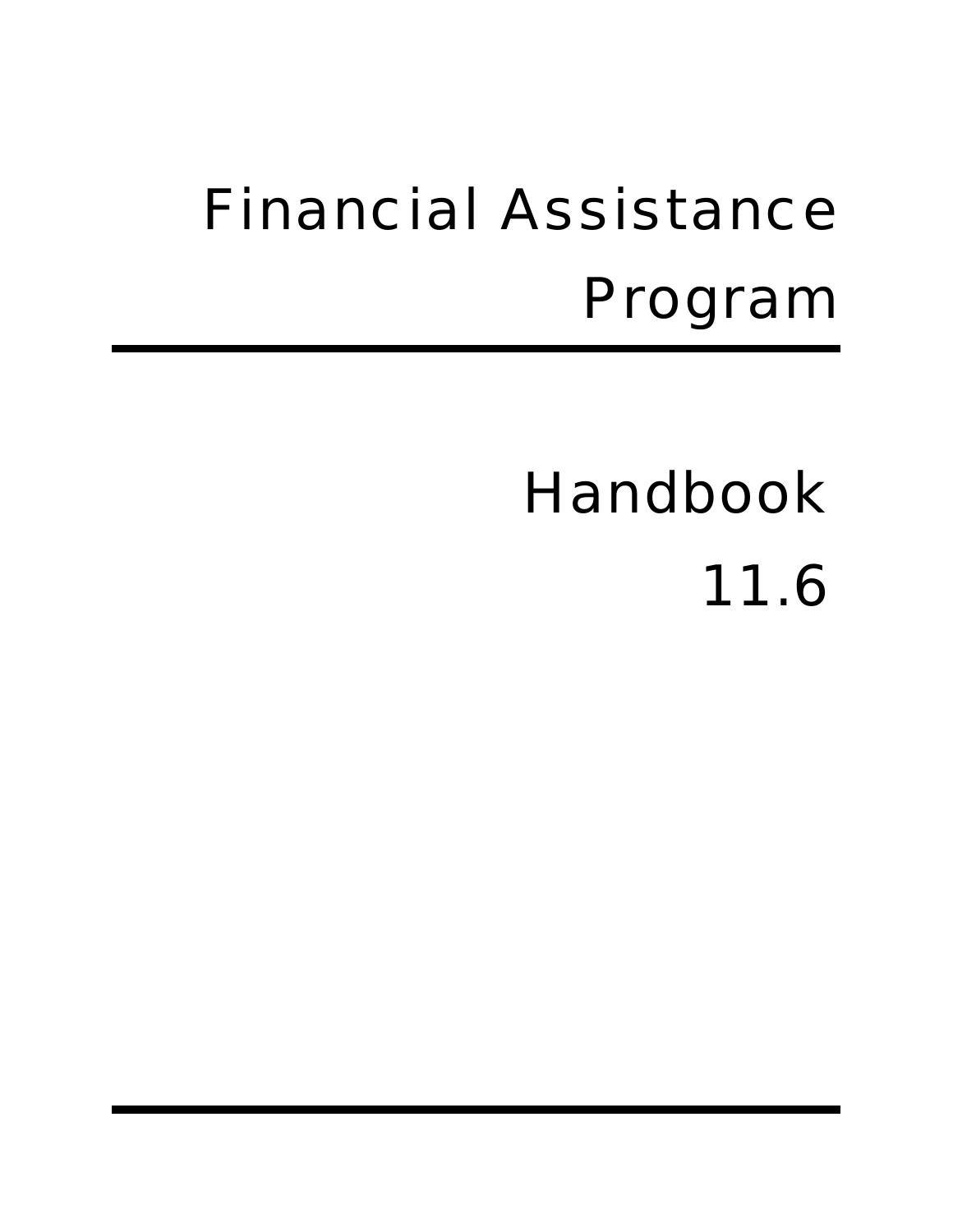# **Contents**

## Part I

| Criteria for Selection of an Assistance Document (B) 2 |  |
|--------------------------------------------------------|--|
|                                                        |  |
|                                                        |  |

## Part II

## Part III

#### Process for the Program Office's Technical and Budget

# Part IV

| Execution of Financial Assistance Action  17           |  |
|--------------------------------------------------------|--|
|                                                        |  |
|                                                        |  |
|                                                        |  |
|                                                        |  |
|                                                        |  |
|                                                        |  |
|                                                        |  |
| Program Income and Earned Interest Disposition (H)  22 |  |
|                                                        |  |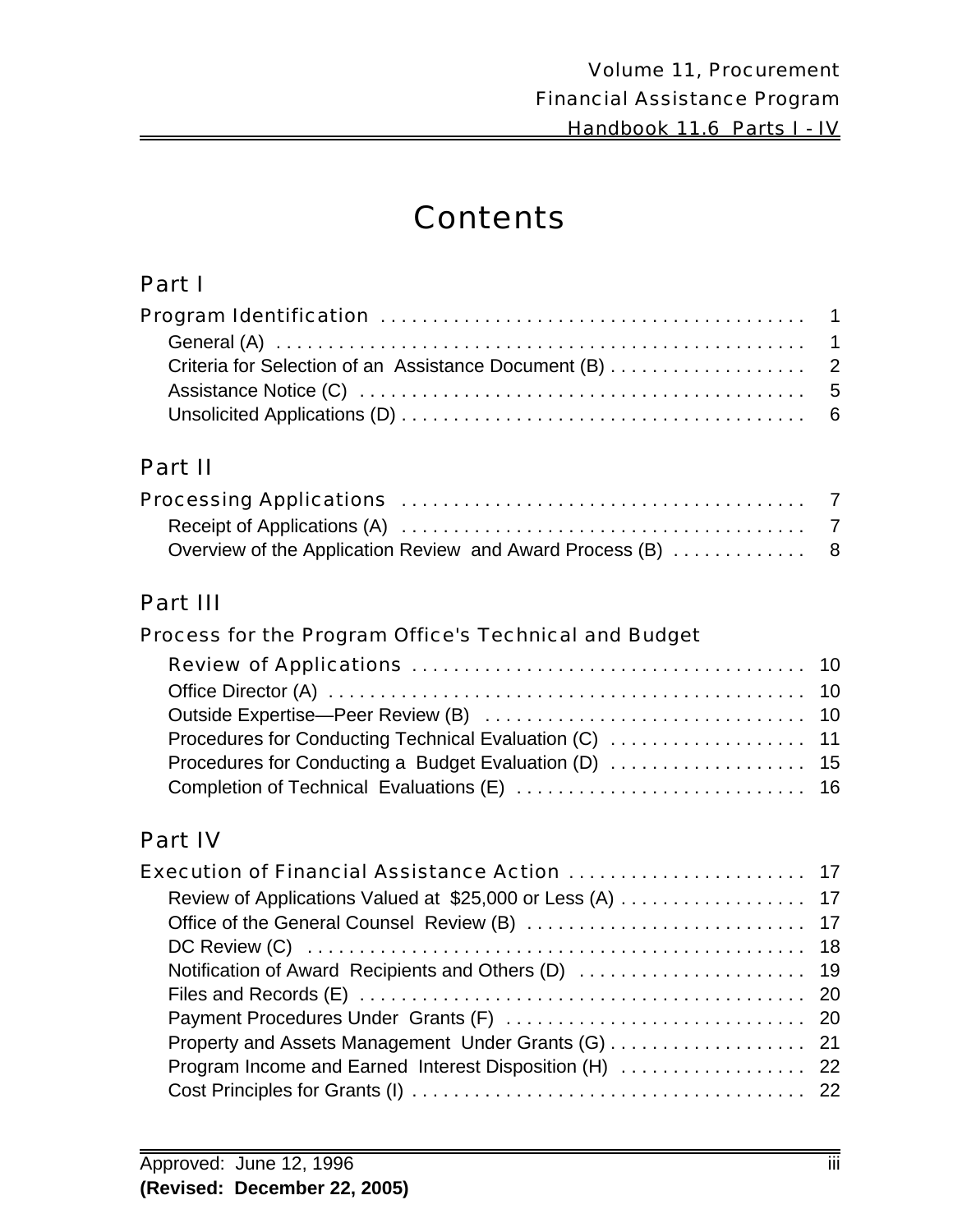# Part I Program Identification

#### General (A)

NRC may enter into arrangements to provide financial assistance to accomplish a public purpose of support or stimulation pursuant to Sections 31a. and 141b. of the Atomic Energy Act of 1954, as amended, and in conjunction with the Federal Grant and Cooperative Agreement Act of 1977. Arrangements for financial assistance shall be through grants or cooperative agreements. Financial assistance may be provided to educational institutions, nonprofit organizations, State or local governments, or professional organizations. (1)

A "grant" is a legal instrument for transferring money, property, or services to a recipient to accomplish a public purpose of support or stimulation in which there will be no substantial involvement between the Federal agency and the recipient during performance. Whereas a "cooperative agreement" is a legal instrument for transferring money, property, or services to a recipient to accomplish a public purpose of support or stimulation in which substantial involvement between the Federal agency and the recipient is anticipated during performance. (2)

Grants awarded under the Atomic Energy Act of 1954 have unique guidelines. Offices wishing to sponsor programs will identify, normally on an annual basis, those program areas suitable for the agency to engage in assistance as authorized by Federal statute. Section 31a. of the Atomic Energy Act specifies that any assistance provided by NRC must be within one of six specific technical areas: (3)

- nuclear processes (a)
- the theory and production of atomic energy (b)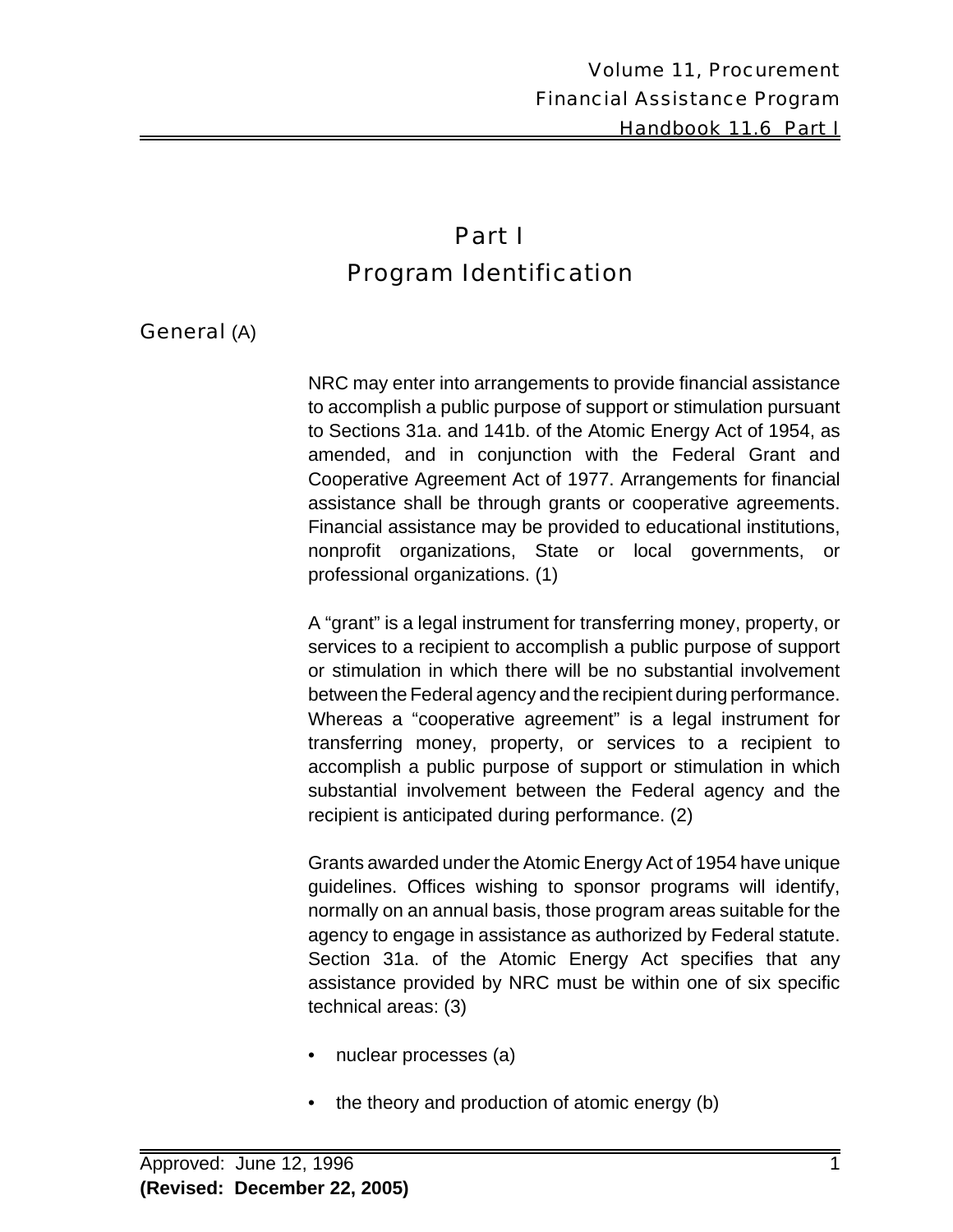#### General (A) (continued)

- special nuclear material and radioactive material for medical, biological, agricultural, health, or military purposes (c)
- special nuclear material, atomic energy, and radioactive material and processes entailed in the use or production of atomic energy or such material for other purposes (d)
- the protection of health and the promotion of safety during research and production activities (e)
- contributions to the cost of construction and operation of reactors and other facilities and other equipment to colleges, universities, hospitals, and eleemosynary or charitable institutions for the conduct of educational and training activities relating to the areas listed above (f)

The office director will determine the topics to be announced and send the list to the Executive Director for Operations (EDO) for approval. (4)

After EDO approval, the sponsoring office shall provide the approved program area topics to the Division of Contracts (DC), Office of Administration, for public announcement. The program area topics will be widely publicized by appropriate means, including the Catalog of Federal Domestic Assistance (CFDA). (5)

# Criteria for Selection of an

#### Assistance Document (B)

Selection of support through financial assistance methodology normally shall be made by the office director of the funding office, taking into account the special needs of the technical office, the nature of the proposed research, the manner in which it will be performed, and the nature and extent of NRC's planned technical direction and management control. Research support through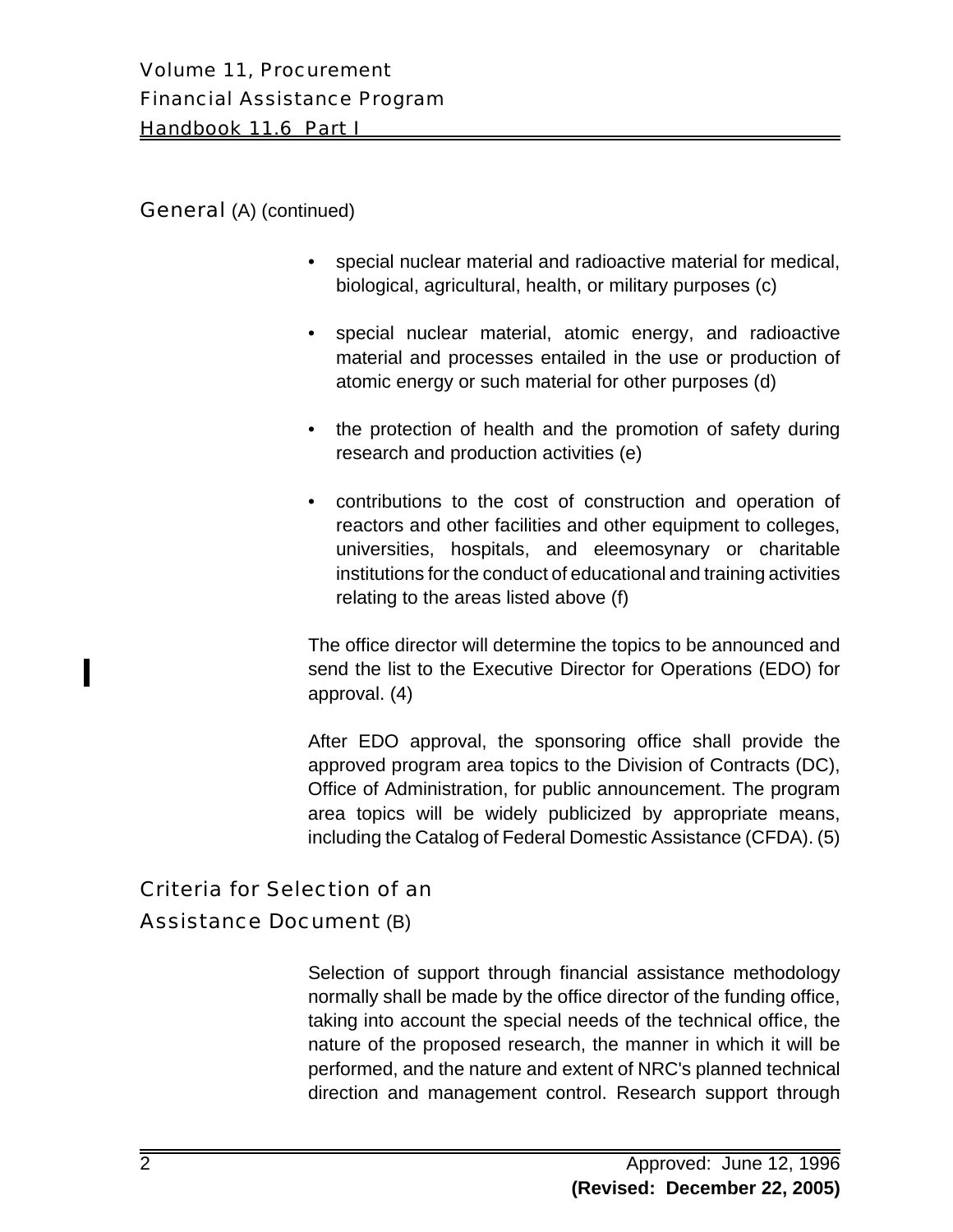### Criteria for Selection of an Assistance Document (B) (continued)

financial assistance methods may be made to support basic, advanced, and developmental scientific research where the purpose is to conduct or further that research at nonprofit institutions of higher education, nonprofit organizations, State and local governments, and professional organizations. (1)

The Federal Grant and Cooperative Agreement Act of 1977 requires executive agencies to distinguish their procurement relationships from their assistance relationships. In recommending the appropriate document, the office director shall review assistance programs essentially on the basis of whether or not the principal purpose of the work is for the direct benefit or use of the Federal Government. To distinguish assistance from procurement, one must determine that NRC's benefit from the results of the assistance project is no greater than for other interested parties. For example, surveys, studies, or research that provide specific information or data necessary for NRC to exercise its regulatory or research mission responsibilities should not be attained by financial assistance but by contract, which is the legal instrument for acquiring supplies or services for the direct benefit of or use by NRC. (2)

Factors generally indicating support through financial assistance methods are— (3)

- The primary purpose is to aid or support the development of knowledge or understanding of the subject or phenomena under study. (a)
- The exact course of the work and its outcome are not defined precisely and specific points in time for achievement of significant results may not be specified. (b)
- The nature of the proposed work is such that the recipient will bear prime responsibility for the conduct of the research and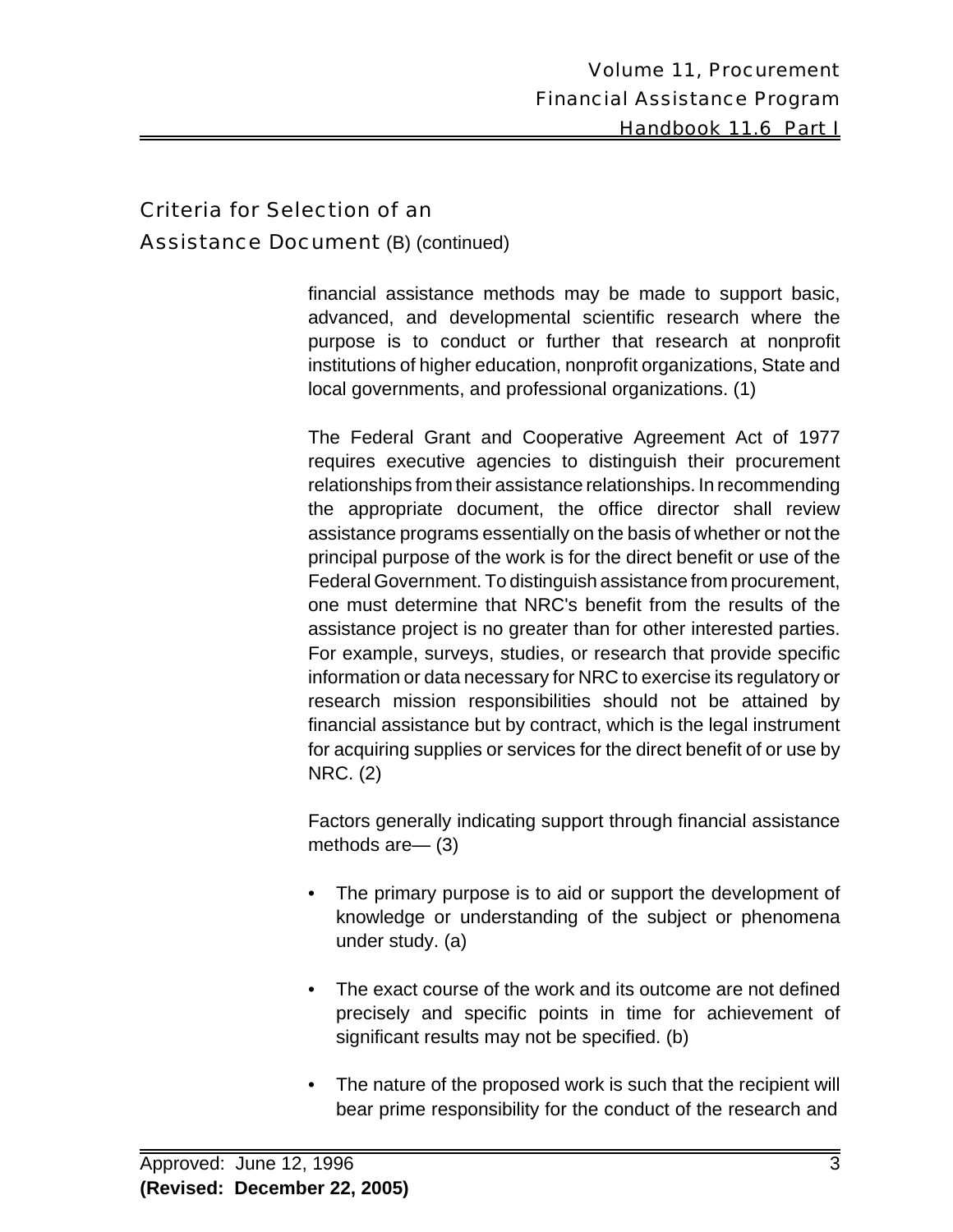Volume 11, Procurement Financial Assistance Program Handbook 11.6 Part I

#### Criteria for Selection of an Assistance Document (B) (continued)

will exercise judgment and original thought toward attaining the scientific goals within broad parameters of the research areas proposed and the related resources provided. (c)

- The research problem requires long-term support (that is, in excess of 1 year) for the study to mature to maximum scientific effectiveness. (This estimate does not preclude shorter term assistance in special cases.) (d)
- Meaningful technical reports (as distinguished from semiannual status reports) can be prepared only as new findings are made, rather than on a predetermined time schedule. (e)
- Simplicity and economy in execution and administration are mutually desirable. (f)

Factors generally indicating the use of a contract rather than financial assistance are— (4)

- The primary purpose is to procure well-defined research in direct support of the NRC's licensing and regulatory mission. (a)
- A specific service, piece of hardware, or improved performance of a specific device is the end product. (b)
- The work to be conducted is classified (however, access to security classified information may be given grantees where a demonstrated need exists). (c)
- The end result is clearly defined and/or parameters and specifications are prepared in advance of the work. (d)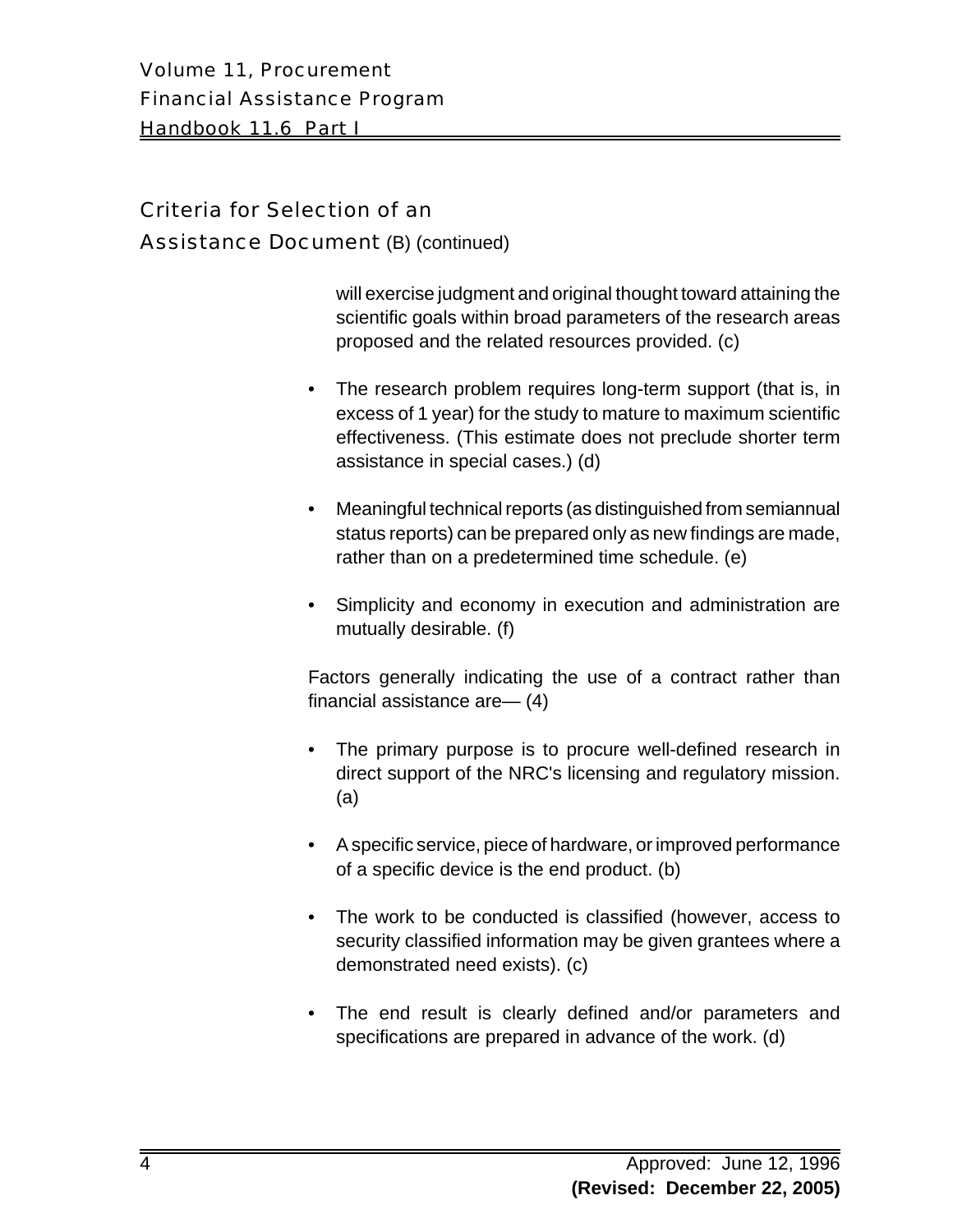#### Criteria for Selection of an

#### Assistance Document (B) (continued)

• A significant portion of the total effort will be performed by an organization other than the one submitting the proposal. This portion may involve the development, fabrication, or acquisition of instruments or hardware. (e)

#### Assistance Notice (C)

To maximize opportunities for the public participation in NRC assistance programs, NRC solicits applications for assistance awards from the broadest spectrum of potential recipients by a multipurpose notice. This notice is NRC's formal written notification for interested educational institutions, nonprofit organizations, State and local governments, and professional organizations to submit applications for the exchange and transfer of knowledge, ideas, and concepts directed toward the NRC safety research program to increase public understanding relating to nuclear safety. (1)

The *Federal Register* is used to announce the availability of funds to support research grants to educational institutions. The notice— (2)

- Describes the form and procedures for applying for financial assistance (a)
- Provides the criteria by which applicants will be evaluated and selected (b)
- Establishes the application due date (Applicants will be given a minimum of 30 days to prepare their application.) (c)

The CFDA is used to inform the Office of Management and Budget (OMB) of the types of Federal assistance available. The information is used to update the General Services Administration's Federal assistance information database,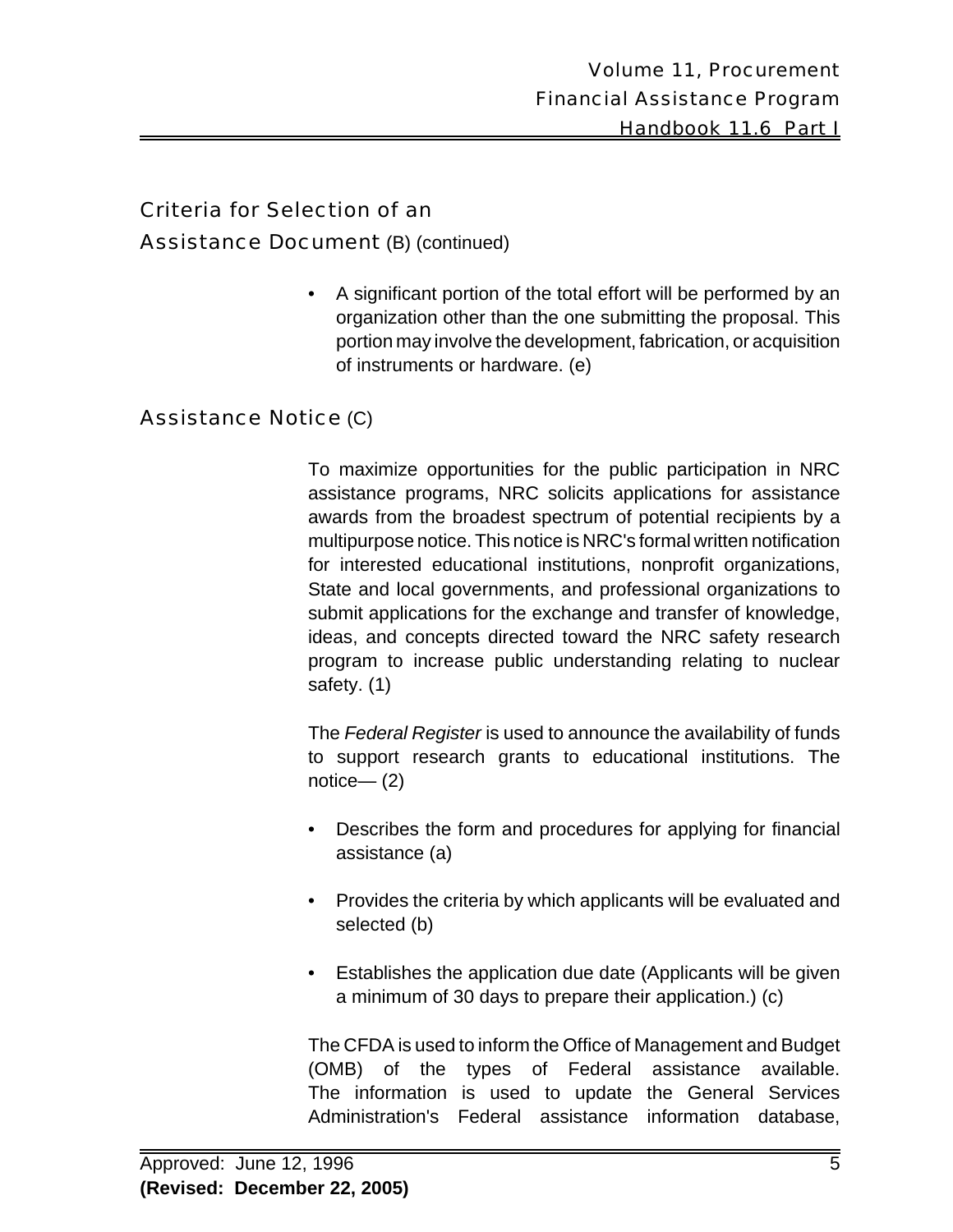#### **Assistance Notice (C) (continued)**

which is disseminated through the CFDA and the Federal assistance programs retrieval system (FAPRS). The CFDA is a comprehensive listing of Federal domestic assistance programs. (3)

#### Unsolicited Applications (D)

Although NRC favors solicitation of applications for assistance awards whenever possible, NRC also values obtaining innovative ideas, methods, and approaches offered by the public through unsolicited applications. (1)

"Unsolicited application" means a written request for NRC support of a project submitted on the initiative of the applicant. Unsolicited applications can include both requests for support of a new project and requests for additional support of a previously funded project. Grants as well as cooperative agreements can result from unsolicited applications. (2)

Unsolicited Federal assistance applications received from educational institutions are held and evaluated with those applications received in response to the annual *Federal Register* notice to ensure that all applicants have an equal chance for funding from the limited resources. The Office of Nuclear Regulatory Research uses a portion of its operational budget to fund unsolicited applications received from other than educational organizations (e.g., nonprofit organizations) to support areas such as training activities and symposiums. These applications are evaluated upon receipt and a determination for award is made at that time. (3)

Unsolicited applications conform with the same processing, technical and budget review, and execution as other applications. These procedures are discussed in Parts II, III, and IV of this handbook. (4)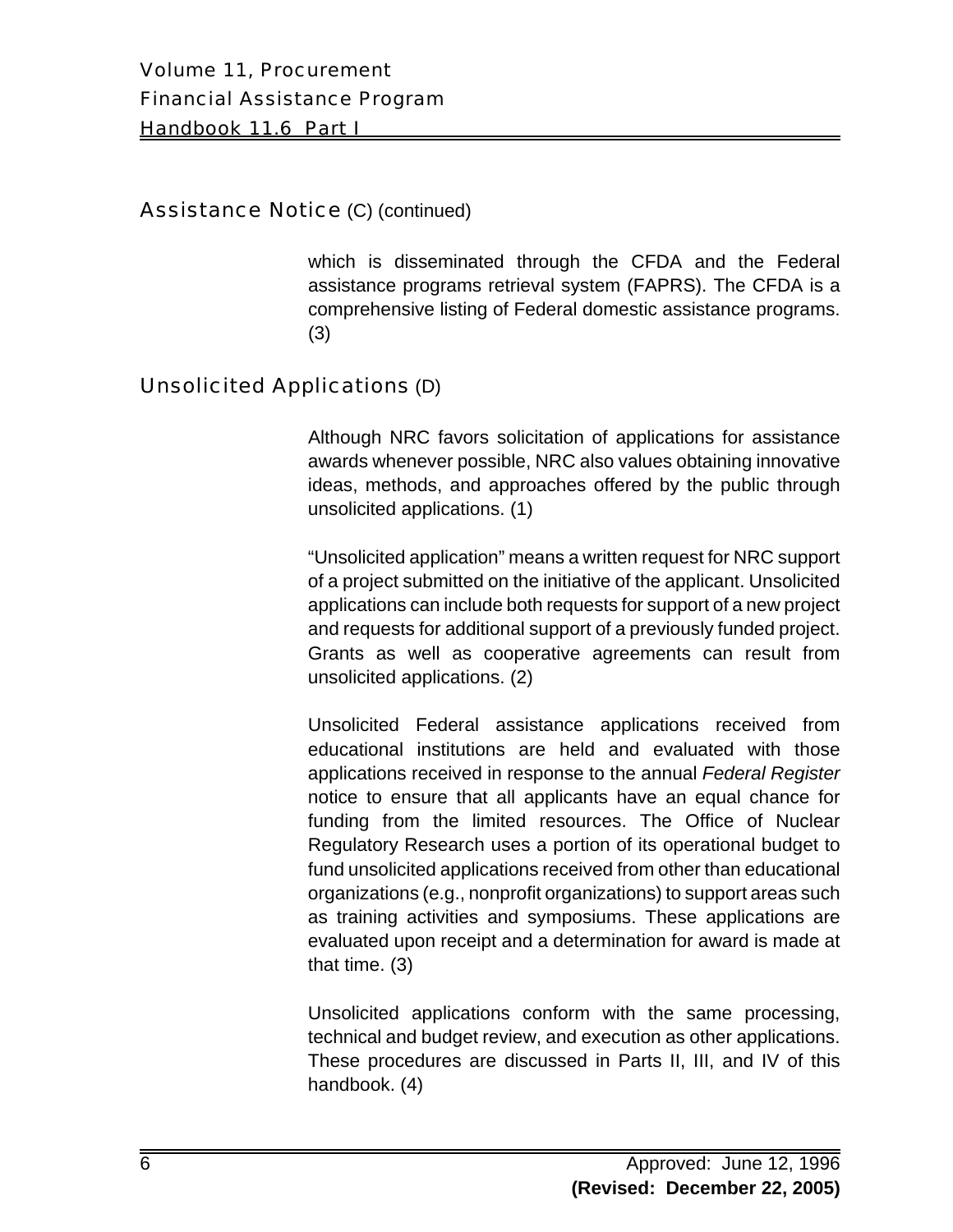# Part II Processing Applications

#### Receipt of Applications (A)

A contracting officer is designated within the Division of Contracts (DC), Office of Administration (ADM), to ensure the processing, award, and administration of all financial assistance actions. The contract specialist works with the contracting officer to perform these functions. (1)

Applications received as a result of *Federal Register* notices or as unsolicited submissions shall be submitted to DC, ADM. DC will acknowledge receipt of all applications. Inquiries relative to an application should be directed to DC. (2)

DC will date-stamp and enter applications in an application receipt log. This log shall contain at least the following information: (3)

- Name and address of applicant (a)
- Announcement for which the application was submitted (b)
- Date and time of receipt (c)
- Control number assigned (d)
- Award instrument number (if award is made) (e)
- Disposition of application (f)

After receiving an application, DC will check it for completeness and accuracy, including ensuring that the applicant submitted "Application for Federal Assistance — Discretionary," (SF 424 — Discretionary) with the grant application package. DC will resolve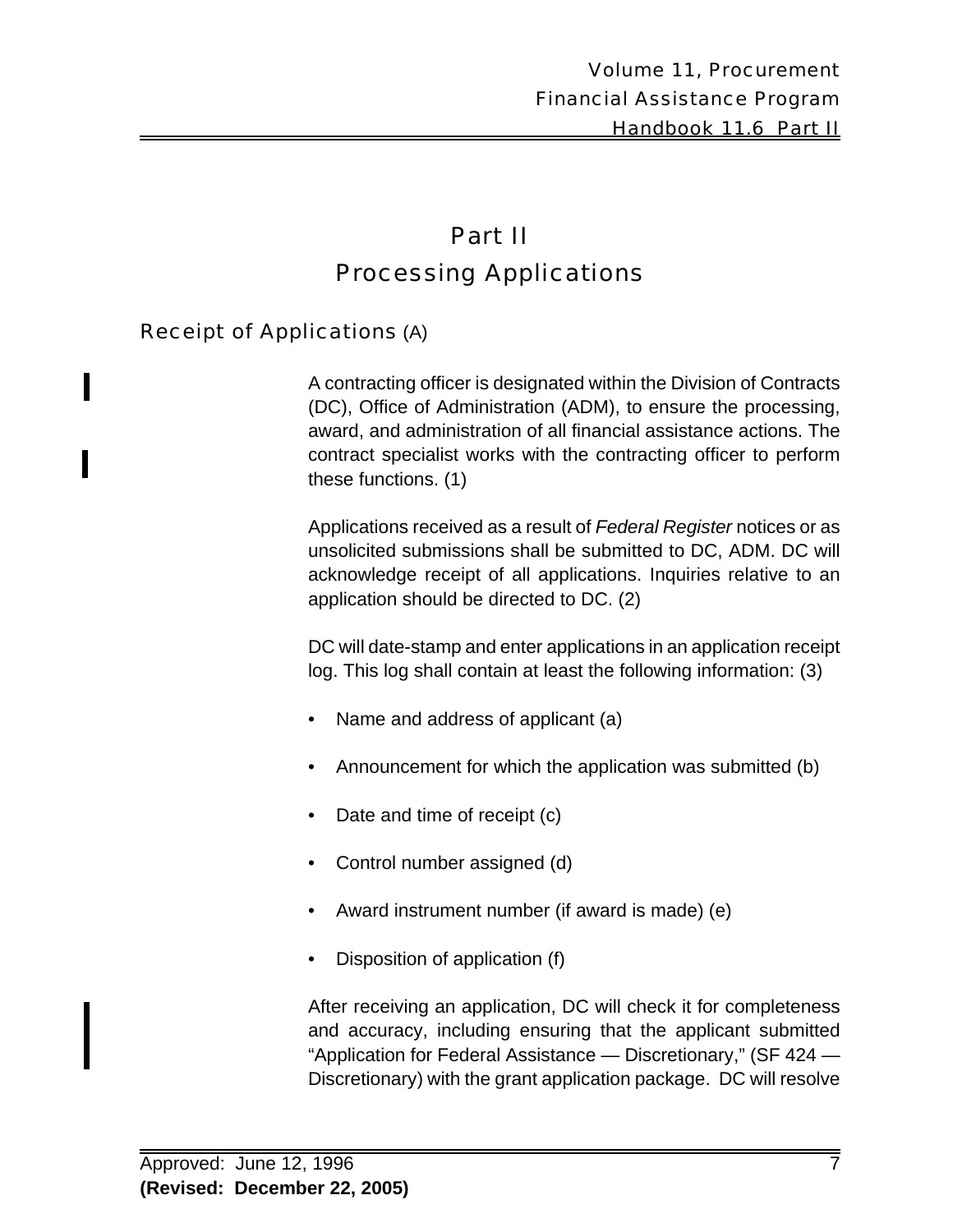#### Receipt of Applications (A) **(continued)**

issues of incompleteness or inaccurate data before further processing. DC then will forward the application to the grants coordinator for the program office sponsoring the announcement. (4)

### Overview of the Application Review and Award Process (B)

The grants coordinator will forward the application to the division having primary technical responsibility for the area of the proposed research. The branch chief and division director in the technical office will review the application in accordance with Part III of this handbook. The division director will prioritize applications from all the branches in the division and the branch chief will prioritize applications for his or her particular branch. The applications receiving the highest technical merit will be forwarded to the office director, who is the recommending official for review. (1)

The office director, who determines whether an application is appropriate for financial assistance, will appraise technical merit and budget considerations. For applications of \$25,000 or less, the office director will ensure office-level review for appropriateness of technical assistance funding, the potential for conflicts of interest, and identification of budget issues to be further pursued by the contracting officer, DC. Subsequent to review, the program office will forward the applications directly to DC with a request for procurement action (RFPA) for execution of award documents. (2)

For applications valued at greater than \$25,000, the program office will forward recommended applications to the Office of the General Counsel (OGC) for legal review in accordance with Part IV of this handbook. (3)

Once OGC has completed its review, it will forward the applications to the program office with a recommendation as to whether the subject matter of an application is appropriate for financial assistance to ensure compliance with the Federal Grant and Cooperative Agreement Act. (4)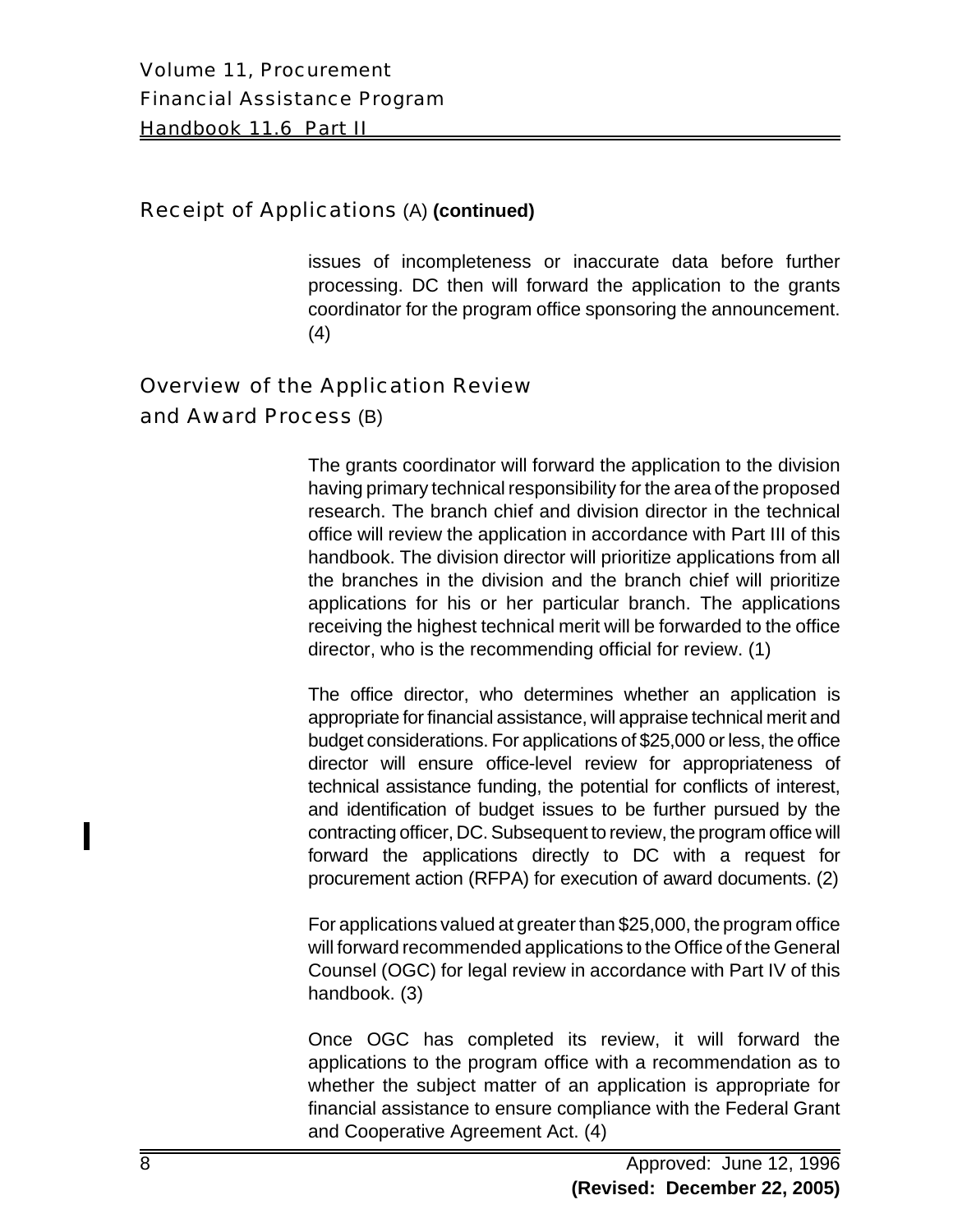#### Overview of the Application Review

and Award Process (B) (continued)

At all times, applications will be stored in a secure location not accessible to individuals without a reasonable need to see the application. (5)

Subsequently, the program office will forward applications to DC with a RFPA for execution of the award documents. (6)

Prior to execution of awards, DC will provide the application to the Office of Small Business and Civil Rights (SBCR) to conduct a preaward review to ensure compliance with applicable Civil Rights statutes and regulations. (7)

Upon completion of SBCR's pre-award review, SBCR will provide a copy of the results of the review to the DC contracting officer for appropriate action. The SBCR review will reflect whether the potential awardee has met the requirements under the applicable Civil Rights statutes and regulations. (8)

Pre-award reviews must be completed by SBCR within 10 business days following SBCR's receipt of the pre-award package from the contracting officer. Post-award reviews will be completed at least once every 3 years for current recipients of Federal Financial Assistance from NRC. (9)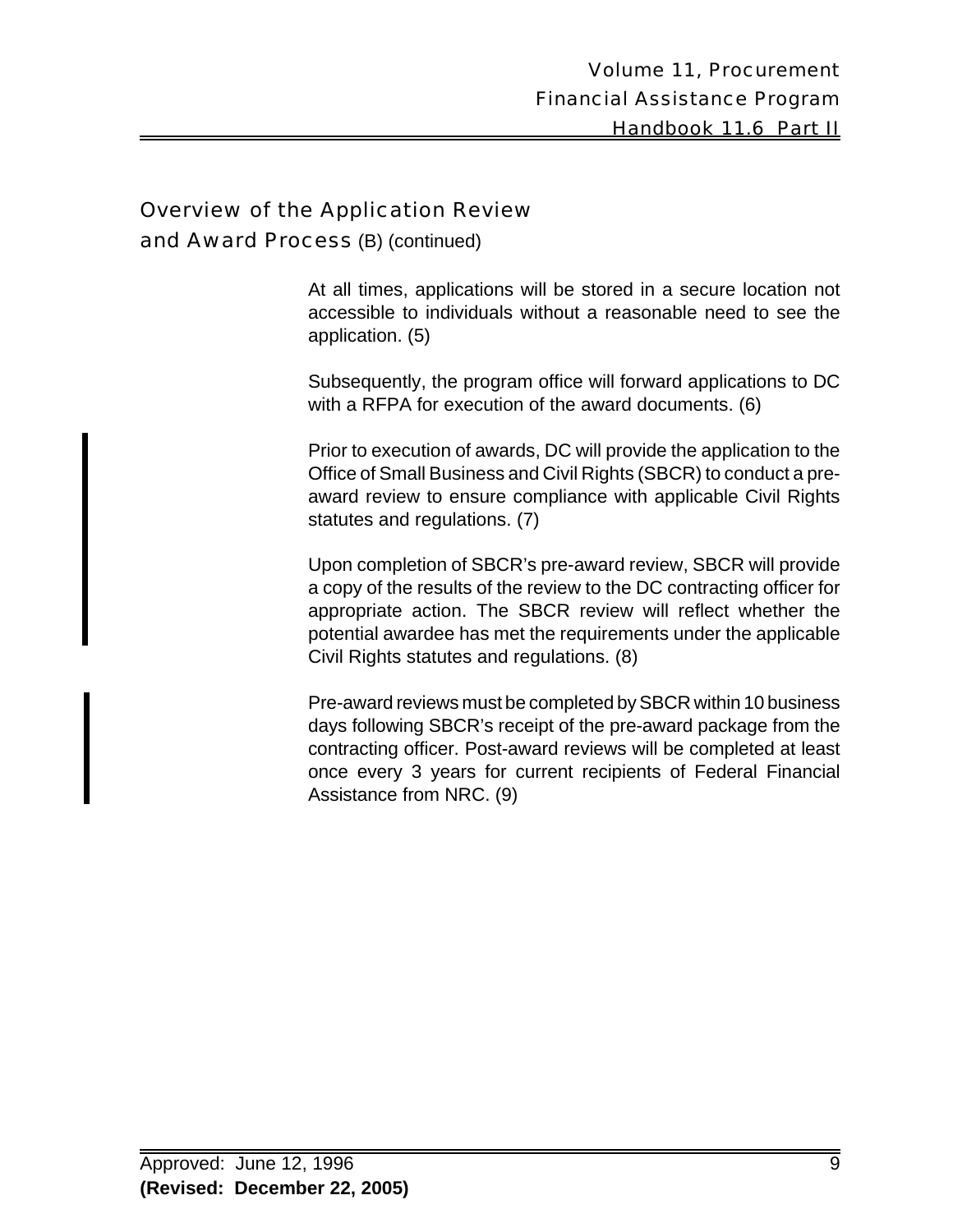# Part III

# Process for the Program Office's Technical and Budget Review of Applications

Office Director (A)

The office director will ensure that appropriate staff will review applications to determine whether they meet the criteria for financial assistance. There are two types of assistance: cooperative agreements and grants. In either case, NRC seeks to encourage competition, where deemed appropriate, in the award of grants. The office director shall ensure that his or her choice of financial assistance is consistent with NRC's legislation authorizing grants and cooperative agreements and the NRC regulatory mission. Specifically, the office director—

- Ensures that appropriate staff evaluate applications requesting financial assistance (1)
- Recommends the appropriate instrument to be used for individual assistance transactions (2)
- Selects recipients for financial assistance, states the amount to be funded, and provides a sufficient basis to ensure the proposed award is in accordance with the Atomic Energy Act of 1954, as amended, and the Federal Grant and Cooperative Agreement Act of 1977 (3)

#### Outside Expertise—Peer Review (B)

When the expertise required to evaluate applications is not available within NRC or independent review is desired, it may be appropriate to appoint peer reviewers from the private sector or other Government agencies who have the required technical or scientific expertise. Peer reviewers, when appointed to assist the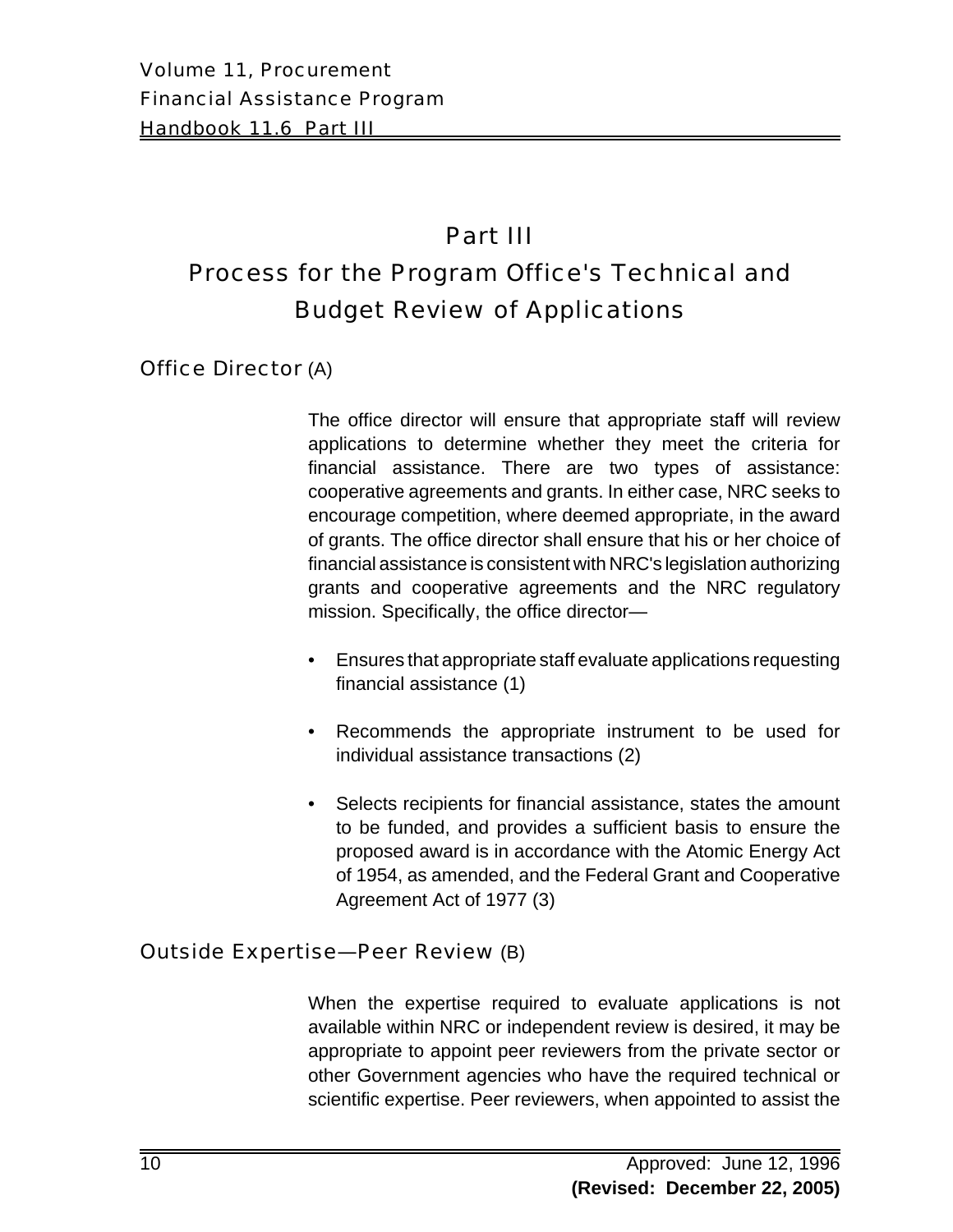#### Outside Expertise—Peer Review (B) (continued)

technical evaluator, will present their evaluation in an advisory capacity. It is recognized that an appropriate instrument may have to be executed to obtain desired services. (1)

No evaluator or advisor should be appointed as such who has a conflict of interest. The Office of the General Counsel should be consulted if there is any doubt about conflicts of interest. (2)

## Procedures for Conducting

#### Technical Evaluation (C)

Generally, the emphasis of the grant review process is on technical merit. Staff evaluate and prioritize applications on the basis of technical merit. However, the proposed budget should be initially screened before initiation of the technical review process to remove from consideration any proposal that may be seriously flawed with regard to cost necessity and reasonableness. (1)

The technical evaluation is the responsibility of the program office under the direction of the office director. Those participating in the evaluation process should be provided with a complete set of documentation necessary for evaluation. The information packet should contain— (2)

- Program legislation and regulations (if available) (a)
- Program announcement and application guidelines (b)
- Evaluation criteria (c)
- Copies of the complete application (d)

Open and candid discussion of all aspects of each application is necessary. The evaluators should be encouraged to share their views with other evaluators. Each evaluator must abide by his or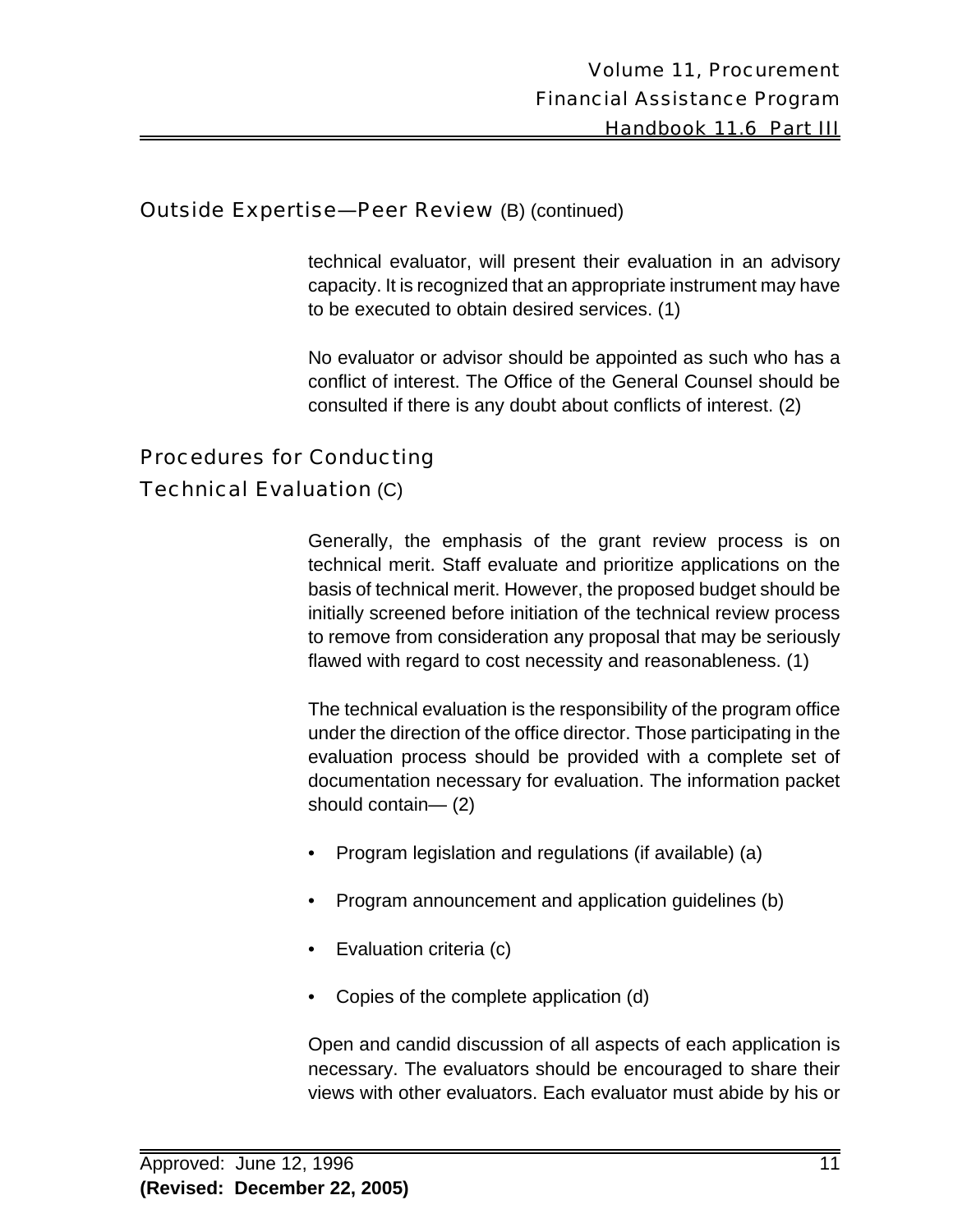Volume 11, Procurement Financial Assistance Program Handbook 11.6 Part III

#### Procedures for Conducting

#### Technical Evaluation (C) (continued)

her agreement to maintain confidentiality with regard to the applications and the progress of the evaluation. (3)

The evaluator having custody of the applications must exercise great care in assuring that the applications are not disseminated. Distribution of these applications should be limited to those on a need-to-know basis, and the applications must be treated as "official use only" documents. The following precautions should be observed: (4)

- Applications should be made available only to duly appointed technical evaluators or advisors. (a)
- When the applications are not being used, they should be stored in a desk or cabinet not accessible to individuals who do not have a need to review the applications. (b)
- Evaluators should be briefed by the contract specialist on the procedures they must follow to ensure confidentiality, including disposal of any application copies they might have in their possession. (c)

The only source for application evaluation criteria is the list of criteria that is available to the public in the *Federal Register* notice. After issuing the *Federal Register* notice, no new criteria can be added. Criteria for evaluating unsolicited grant applications will be the same as the criteria in "Project Objectives," "Project Accomplishments," "Project Work Plan," and "Project Staff/Facilities" that follow. (5)

In order to distinguish between a number of applications that meet program objectives, the evaluators should be able to make an impartial judgment on the merit of the application. The following questions and considerations, categorized by topic areas, can serve as a guide tool for reviewing applications against the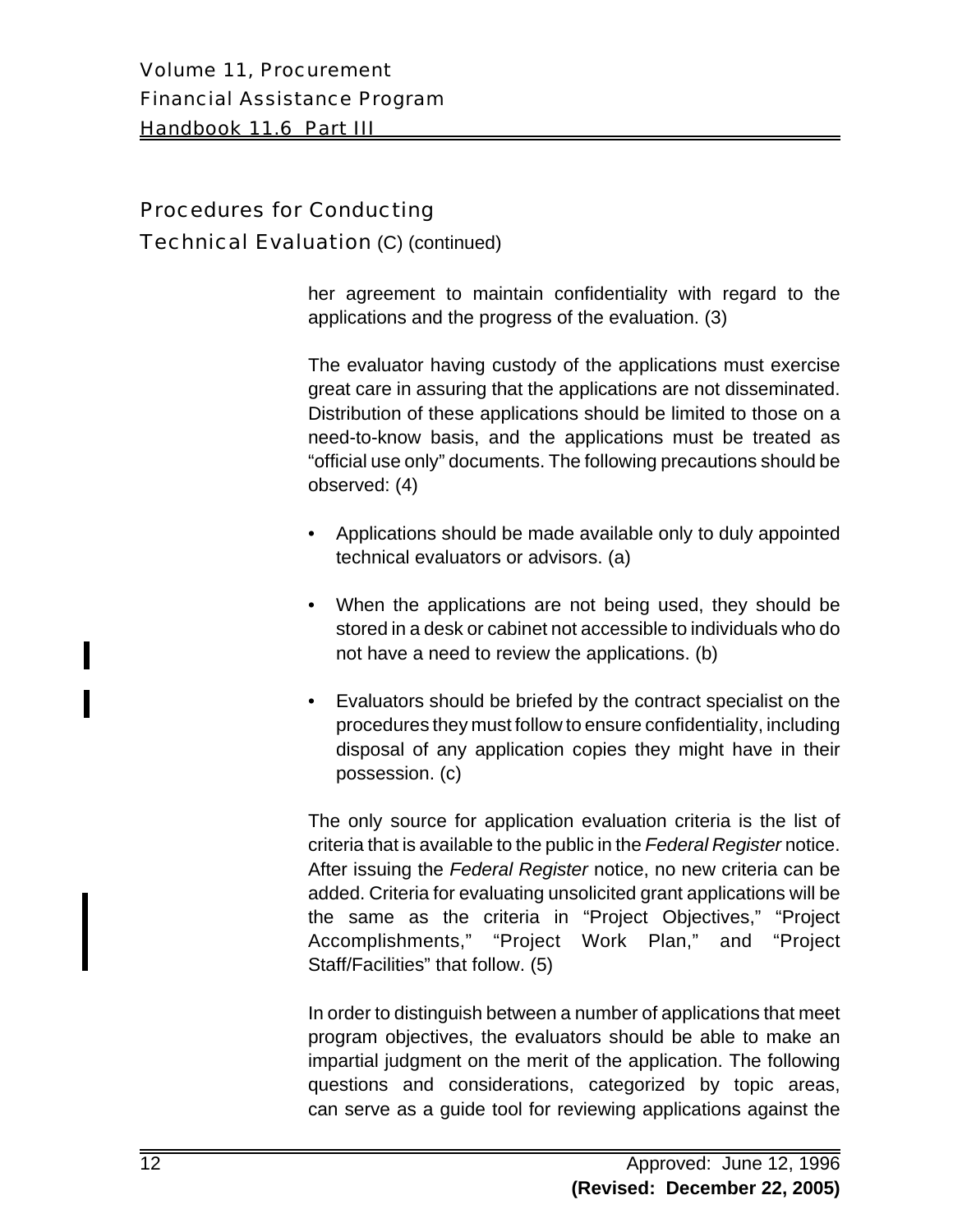#### Procedures for Conducting

#### Technical Evaluation (C) (continued)

evaluation criteria stated in the application. They are not, however, intended to be rated or to replace the evaluation criteria. (6)

#### **Project Objectives** (a)

- Are project objectives clearly established? (i)
- Do the project objectives state what work tasks are to be accomplished or what is to be ultimately accomplished? (ii)
- Are objectives stated as short- or long-term goals for the project? Are they comprehensive? Do they impact on any other activity being undertaken or proposed by the applicant? (iii)
- Do project objectives clearly relate to the problem definition? How do the grantee's objectives impact on NRC overall objectives? (iv)

#### **Project Accomplishments** (b)

- Are project outputs/milestones clearly defined and identified in the narrative statement of the application? Do they relate to the objectives of the project? (i)
- Are outputs/milestones clearly associated with major work tasks to be completed during the life of the project? Are they logically timed or sequenced to meet planned accomplishments on schedule? (ii)
- Does the applicant expect to encounter any major work difficulties in achieving the desired output or milestones? Has the applicant developed any alternative approaches that could be utilized to achieve the same or similar results? (iii)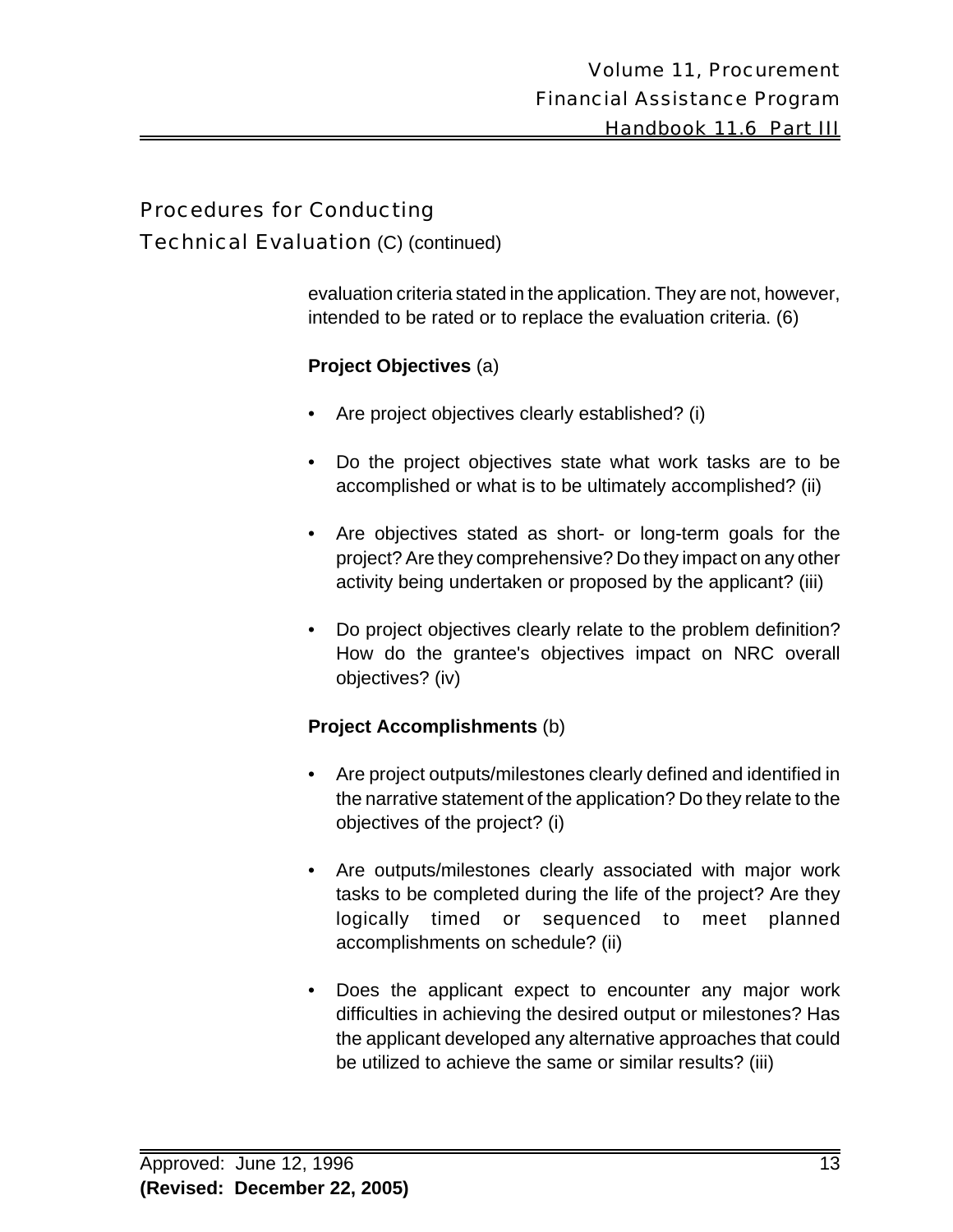Volume 11, Procurement Financial Assistance Program Handbook 11.6 Part III

## Procedures for Conducting Technical Evaluation (C) (continued)

#### **Project Work Plan** (c)

- Is the level of effort described in the work plan adequate and sufficiently cost-effective to achieve the desired results? Is the project work well thought out or too loosely developed in scope and size? (i)
- Does the plan call for appropriate use of available resources? (ii)
- Is the plan innovative? Are there strengths or weaknesses that can be identified in the overall scope of work and organizational structure? (iii)
- What are the probable constraints or limitations confronting the applicant that may impede his or her ability to complete project activities? (iv)
- What administrative structure will be set up by the applicant? Is it adequate to meet the needs of the project? (v)
- Does the work plan mesh properly with program guidance if such is provided by NRC? (vi)

#### **Project Staff/Facilities** (d)

- Who is charged with the basic responsibility to operate the project? (i)
- Will key staff personnel participate full-time or act as consultants to the project? What are their qualifications? Are they the type of personnel needed to do the job? (ii)
- Do gaps in areas of expertise exist? (iii)
- Has sufficient attention been given to contractual services? (iv)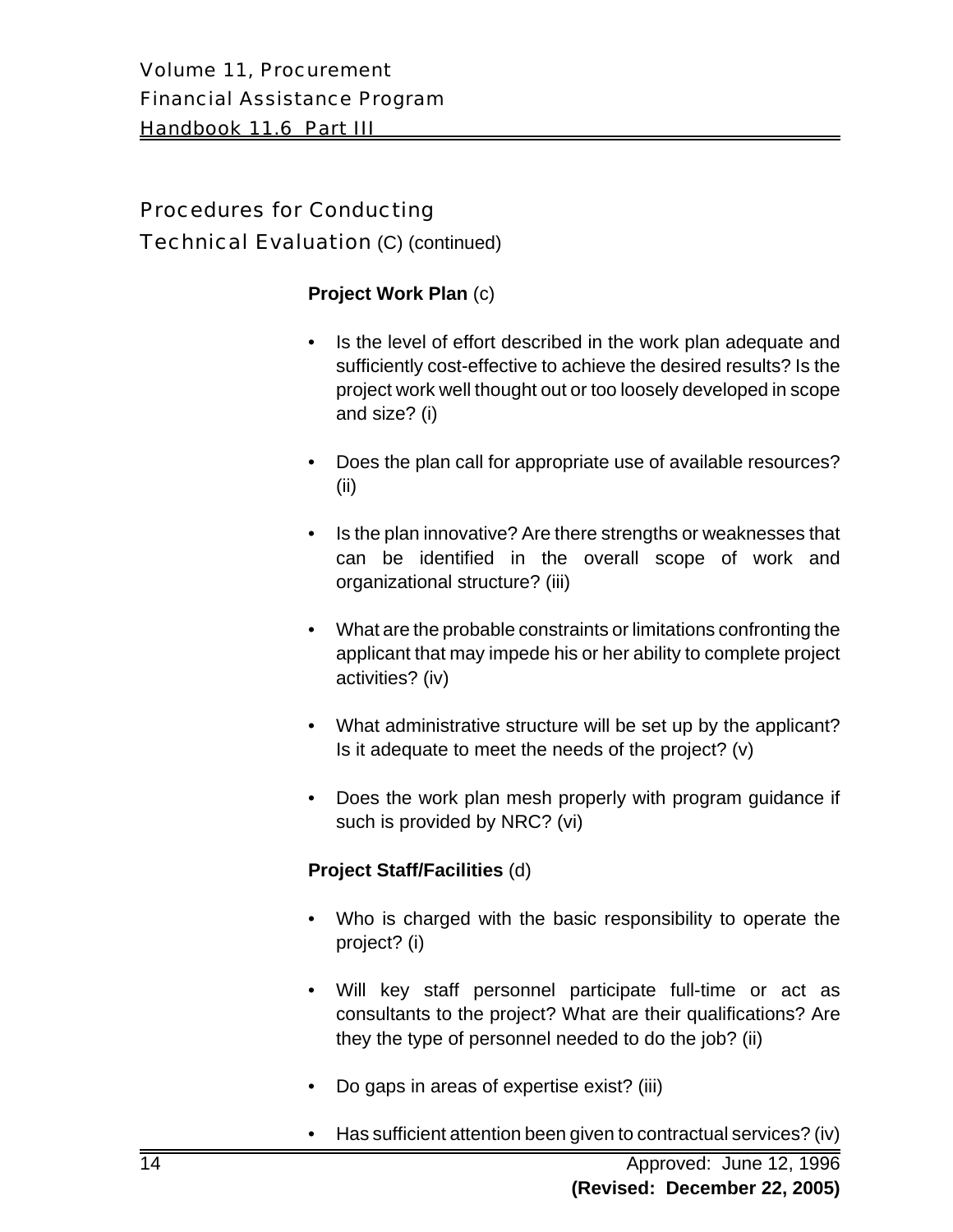#### Procedures for Conducting Technical Evaluation (C) (continued)

#### **Project Staff/Facilities** (d) (continued)

• What facilities, equipment, supplies, or materials will be used and why are they needed? Are services being provided by contract? (v)

#### **Project Budget Evaluation** (e)

The project budget provides information on the costs of the project effort to be borne by NRC and in matching or cost-share arrangements by the applicant. The budget is always one of the evaluation criteria. The technical evaluator should ascertain whether the budget sheet is complete and accurate, the budget figures are actual or estimated costs, all proposed project tasks are included in the budget, and the items of cost appear reasonable and necessary.

### Procedures for Conducting a Budget Evaluation (D)

Unless program regulations indicate to the contrary, necessity and reasonableness of costs in the proposed budget—not costcompetitiveness—are the key factors for financial review of financial assistance proposals. (1)

The office director should ensure a determination is made through a budget review that the costs proposed in financial assistance applications are necessary and reasonable to the work in accordance with the evaluation criteria. (2)

In this kind of minimal cost review, the following general tests of allowability apply: (3)

• A cost must be reasonable, both in nature and amount. (a)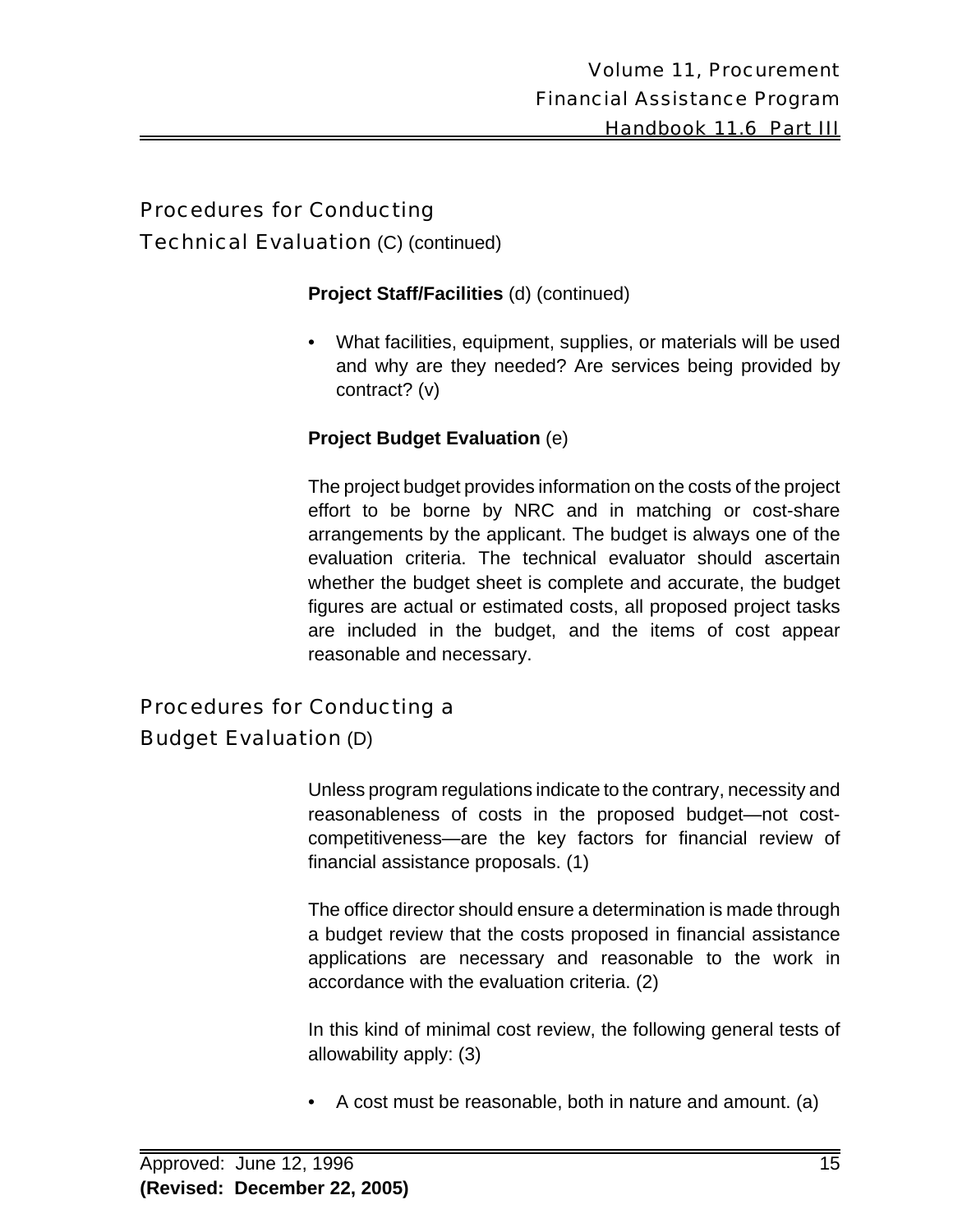#### Procedures for Conducting a

**Budget Evaluation** (D) (continued)

- A cost must be necessary to the project work with demonstrable benefit for program objectives, either directly or indirectly. (b)
- A cost must be consistently treated, under similar conditions—irrespective of whether a cost is charged to a sponsored project or defrayed with the organization's own funds. (c)

#### Completion of Technical

#### Evaluations (E)

When the evaluations are complete, the technical evaluator for each application will provide his or her recommendations to the division director, who will recommend to the recommending official a group of applications determined to be suitable for award. (1)

The program office also will return to DC all applications that are not recommended to receive financial assistance. DC will send notice of nonselection to the applicant, which explains the basis for nonselection of the applicant's proposal. (2)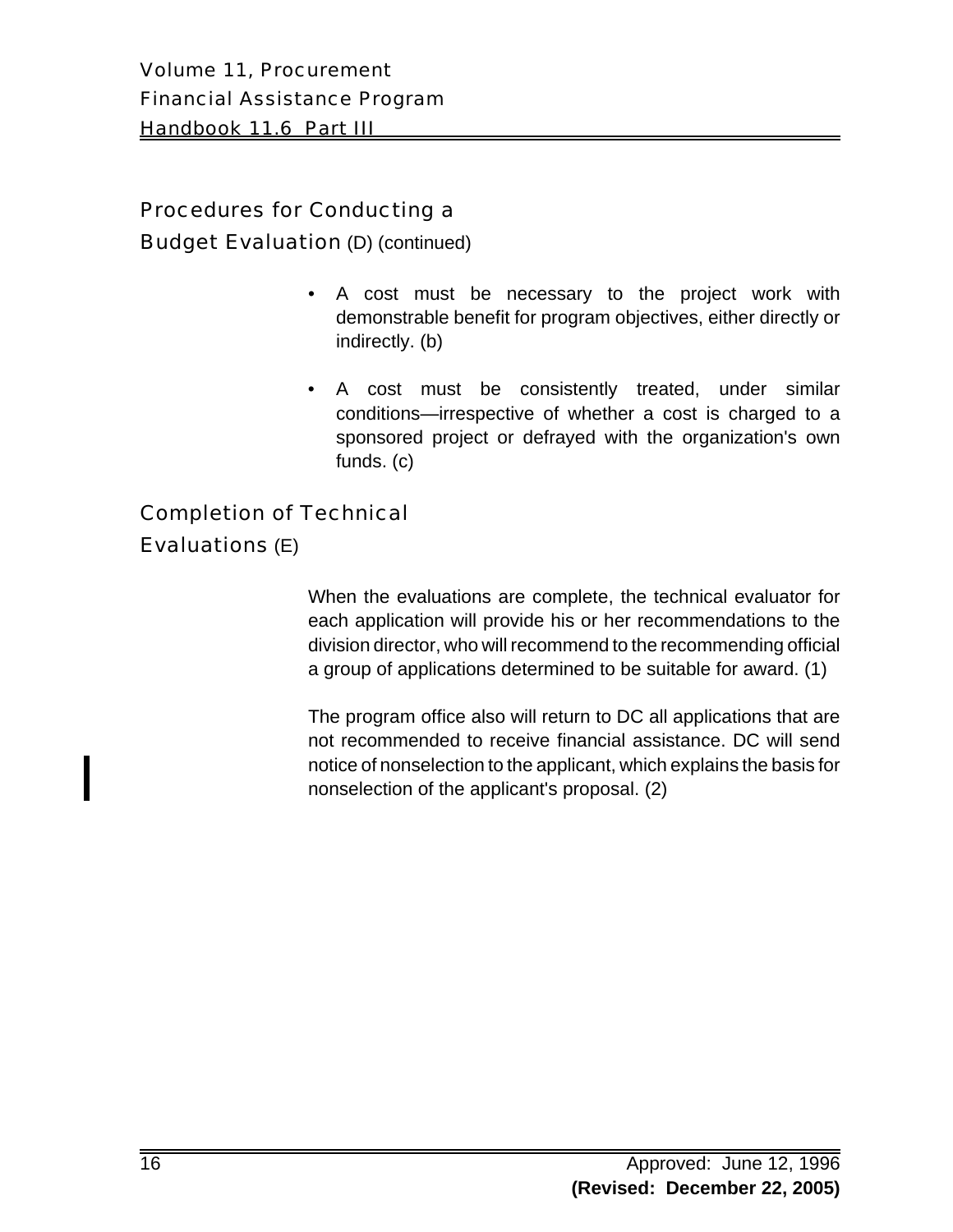# Part IV Execution of Financial Assistance Action

#### Review of Applications Valued at

\$25,000 or Less (A)

Once applications have been selected for award of financial assistance, the office director will ensure an office-level review takes place for applications valued at \$25,000 or less. This review will encompass appropriateness of technical assistance funding, potential conflicts of interest, and identification of budget issues to be further pursued by the contracting officer, the Division of Contracts (DC), Office of Administration. Subsequent to review, the program office will forward the applications directly to DC with a request for procurement action (RFPA) certifying funds for execution of award documents as discussed in Section (B) of this part. The file will reflect all considerations and evaluations supporting the award decision.

#### Office of the General Counsel

Review (B)

For applications greater than \$25,000, the office providing the funds for assistance will forward the applications to the Office of the General Counsel (OGC) for review. OGC will review the applications for— (1)

- Appropriateness of the subject matter for funding by financial assistance (a)
- Potential organizational conflicts of interest (b)
- Identification of potential budget issues to be further pursued by the contracting officer, DC (c)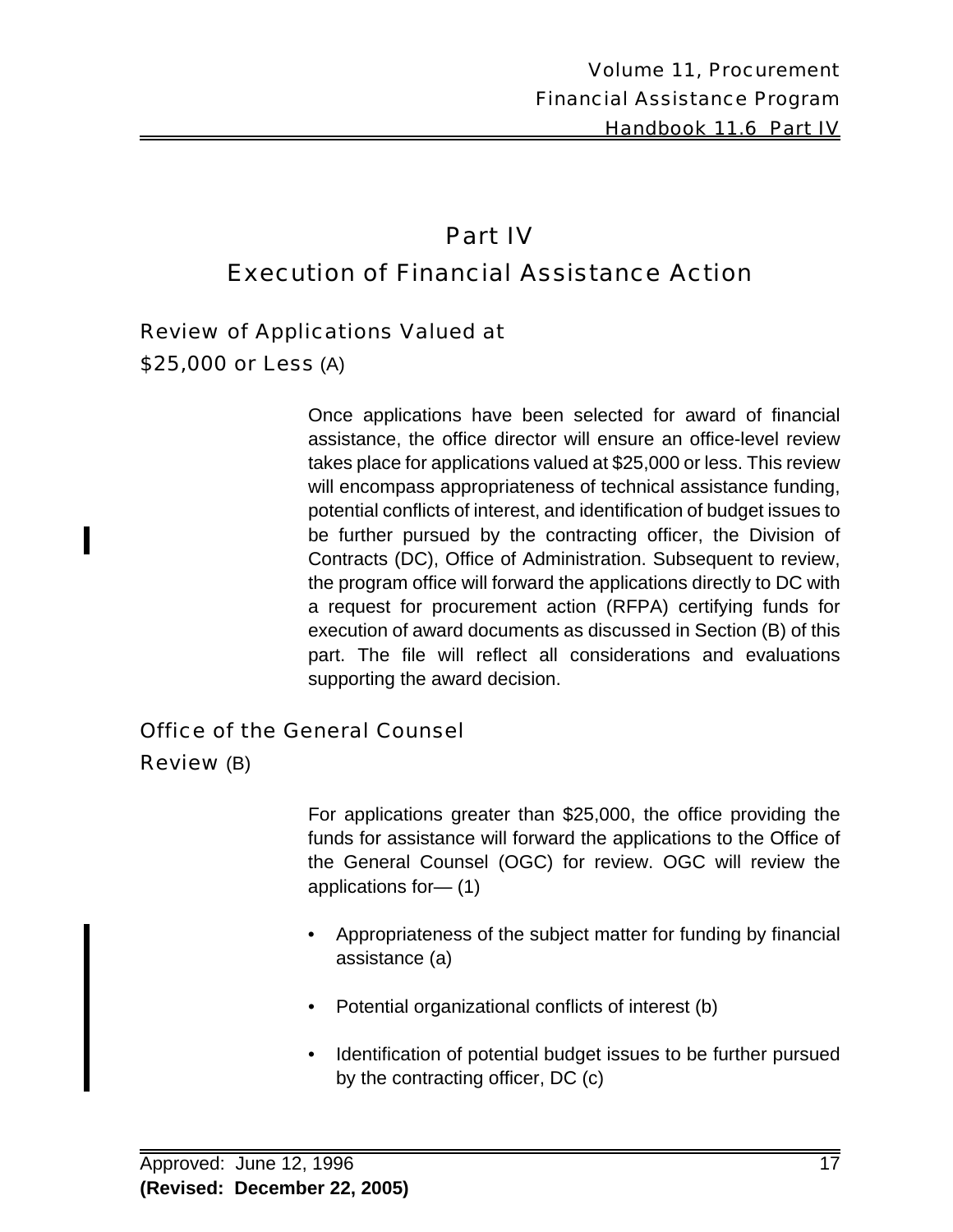Volume 11, Procurement Financial Assistance Program Handbook 11.6 Part IV

#### Office of the General Counsel

Review (B) (continued)

The purpose of OGC review is to ensure that the subject matter of each application is appropriate for financial assistance as opposed to using a contract, to ensure compliance with the Federal Grant and Cooperative Agreement Act of 1977, and to evaluate any potential organizational conflict of interest and/or issue of impropriety. (2)

Once OGC has completed the review, it shall forward the applications to the program office with its recommendation. The program office should not proceed with an application if it is not legally supportable. (3)

Subsequently, the program office will forward applications to DC with a RFPA certifying funds for execution of the award documents. The file will reflect all considerations and evaluations supporting the award decision. (4)

#### DC Review (C)

Before execution of award documents, the contracting officer, DC, will ensure performance of the preaward cost analysis and will make the final determination that the costs proposed are fair and reasonable. The objective of cost analysis is to determine that— $(1)$ 

- The recipient can adequately account for and safeguard Federal funds. (a)
- Costs proposed for financial assistance awards are necessary, allocable, reasonable, and, therefore, allowable under applicable Federal cost standards and necessary to achieve the objectives of the project. (b)
- The recipient understands the financial and management aspects of the project. (c)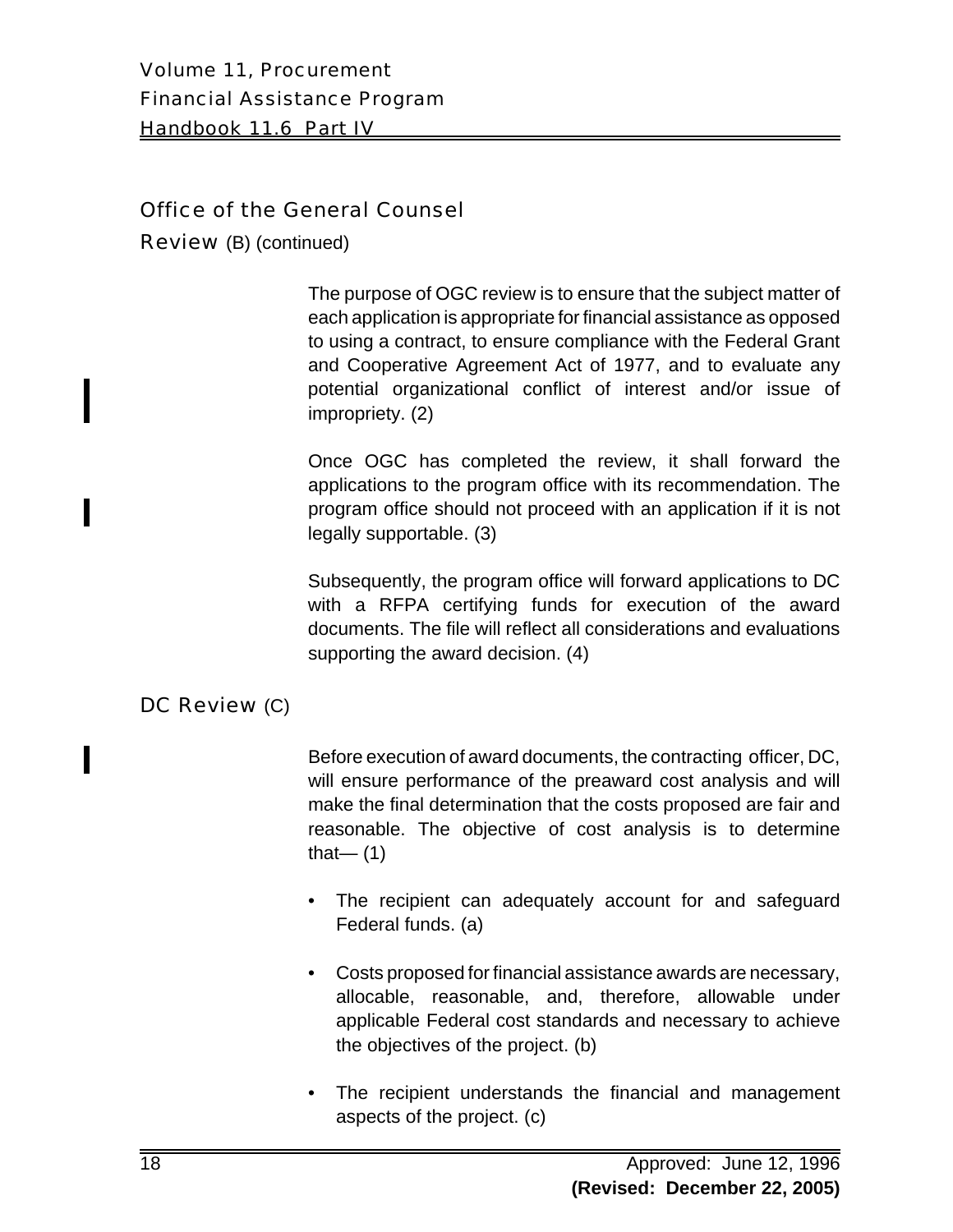#### DC Review (C) (continued)

I

The extent of the cost analysis depends on past experience with the prospective recipient and the potential dollar amount of the project. In addition, the contracting officer considers the extent to which the necessity, allocability, and reasonableness of proposed costs can be verified by supporting documentation contained in the application. Lastly, he or she evaluates other known factors that may affect the organization's financial capabilities to operate under the award. (2)

The contracting officer also reviews the responsibility of the applicant by studying the business aspects of an application. The emphasis of this review is to determine the recipient's ability to manage the financial aspects of the award and his or her plans to accomplish project activities with reasonable economy and efficiency. If the contracting officer has any reason to doubt the capability of the applicant to adequately administer Federal funds on the basis of information in the application, then he or she should obtain additional information and/or take other steps to ensure that Federal funds will be safeguarded after award. The basic requirement for the financial management of a project is an adequate accounting system. The Government agency assigned audit responsibility should be contacted for questions regarding accounting system adequacy. (3)

The contracting officer, prior to award (regardless of dollar value), will ensure that the Office of Small Business and Civil Rights (SBCR) has provided a copy of the results of their pre-award review reflecting whether the potential awardee has met the requirements under applicable Civil Rights statutes and regulations. (4)

## Notification of Award Recipients and Others (D)

The contracting officer will notify prospective awardees of their selection by issuance of an award document or by a letter. (1)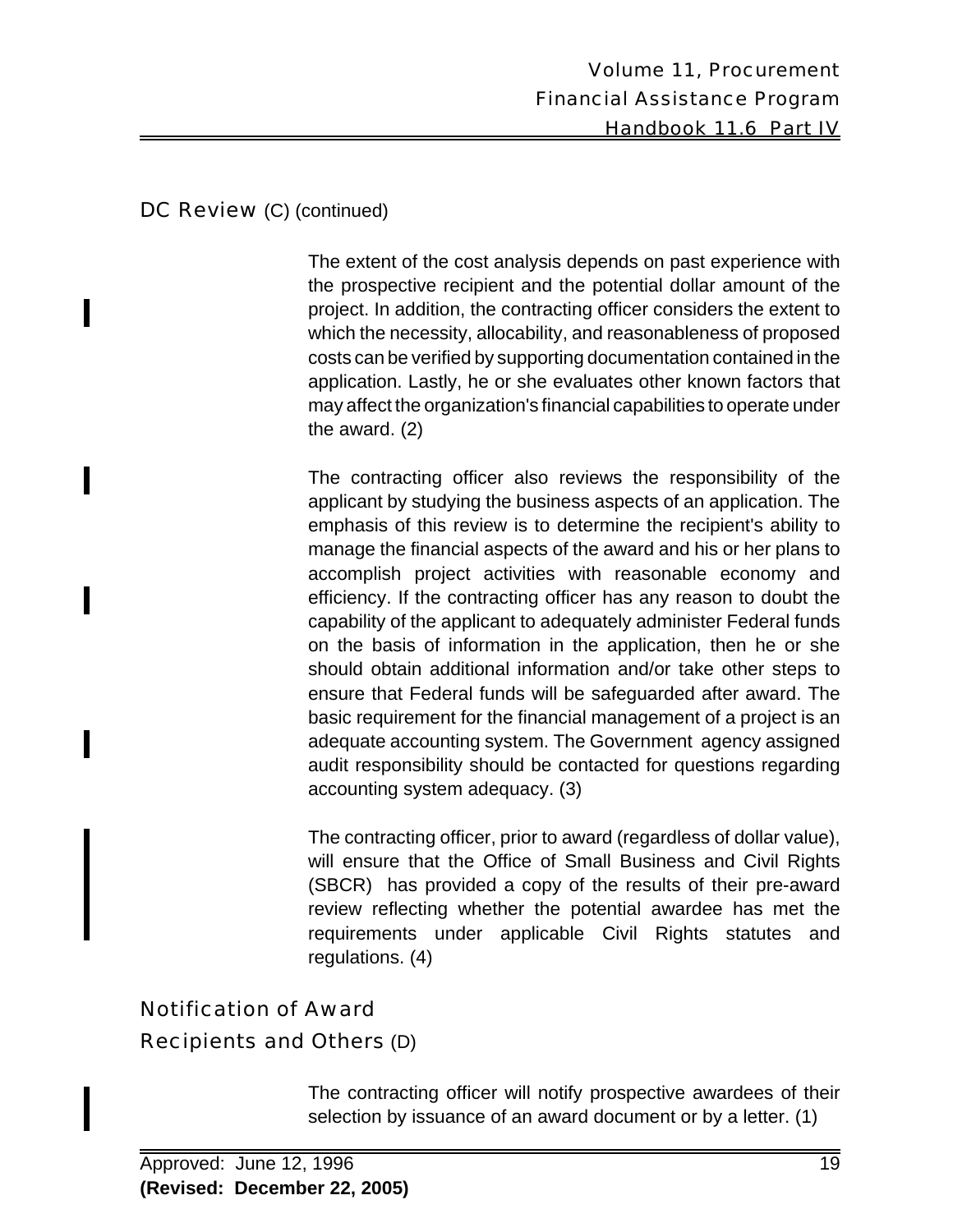Volume 11, Procurement Financial Assistance Program Handbook 11.6 Part IV

## Notification of Award Recipients and Others (D) (continued)

Notifications of award to the general public should be made only after all negotiations are complete and an award document has been signed and executed. Generally, public notice of a selection before actual award is not encouraged. (2)

The contracting officer will send a letter, immediately following the award, informing each applicant who was not selected of the reasons for nonselection. More comprehensive discussions may be appropriate upon written request by an unsuccessful applicant. Unsuccessful grant application files related to rejection or withdrawn applications are destroyed 3 years after rejection or withdrawal. (3)

#### Files and Records (E)

The contracting officer, DC, ensures that an official grant file is initiated and that all materials are properly placed and maintained in that file. The official grant file is the repository for all fiscal, budgetary, and performance documents pertaining to a specific grant or cooperative agreement. (1)

All grant files will be disposed of in accordance with MD 3.53 and NUREG-0910. (2)

All files pertaining to pre-award and post-award reviews shall be maintained by SBCR and destroyed 2 years after DC closeout of the grant. (3)

#### Payment Procedures Under

#### Grants (F)

Office of Management and Budget (OMB) Circular A-110 and 31 CFR Part 202 set forth guidelines for payment requirements and cash depositaries, respectively, for grants made to State and local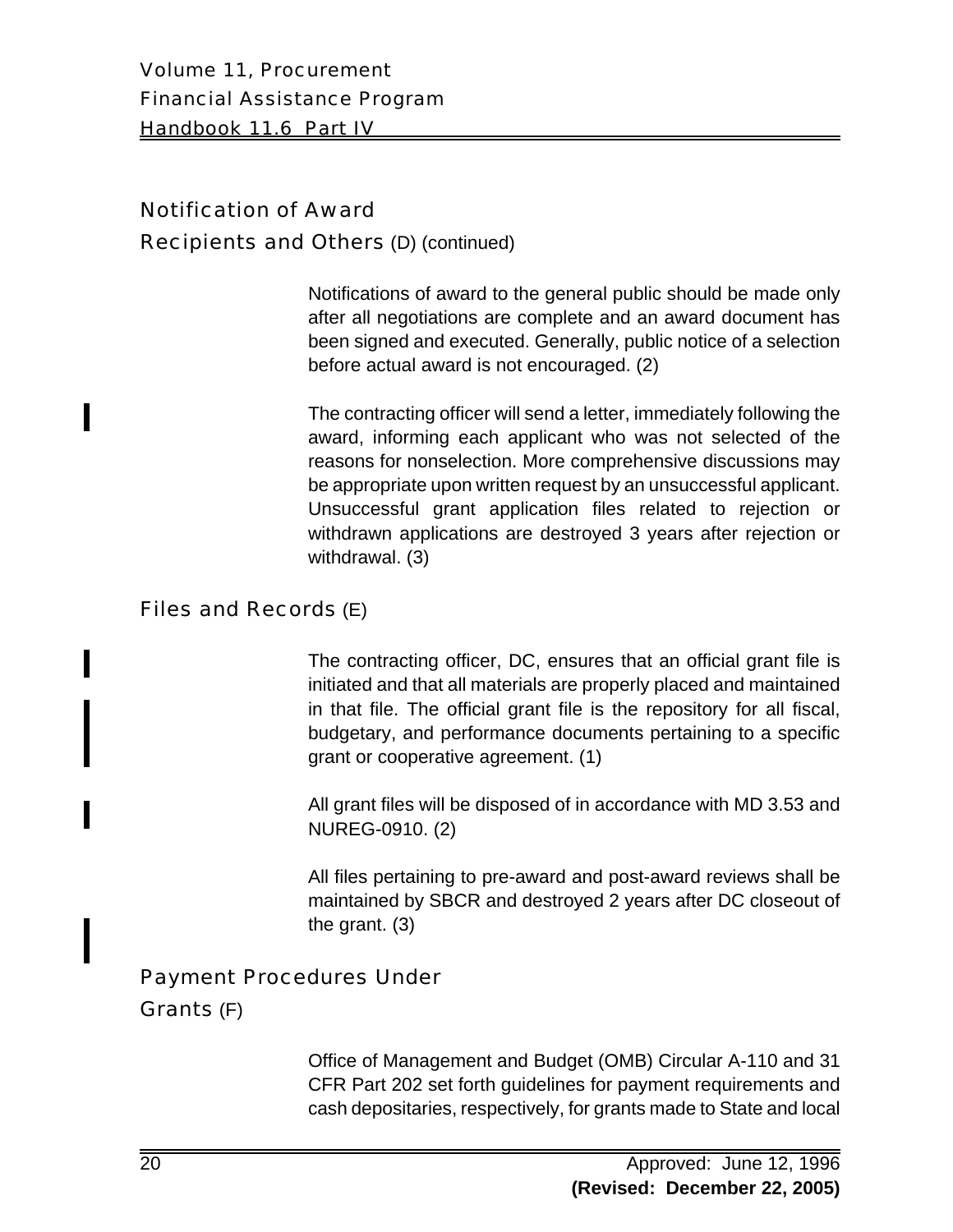#### Payment Procedures Under

Grants (F) (continued)

governments and institutions of higher education, hospitals, and other nonprofit organizations. (1)

Ordinarily, only those costs of grant performance incurred during the grant period, that is, from award through the stated completion date, will be allowable for payment by the Government. However, the contracting officer may, in concurrence with the program office on a case-by-case basis, determine that it is in the best interest of the Government to allow payment of otherwise allowable and allocable costs for grant-related activities before award. When a contracting officer makes a determination to allow pre-award costs, he or she shall immediately notify recipients of the intent to include provision in the contemplated grant and the specified date so that the recipients can plan performance accordingly. (2)

# Property and Assets Management

#### Under Grants (G)

Title to equipment acquired by a recipient with NRC funds and valued at less than \$5000 shall vest in the recipient. (1)

If the program office and the contracting officer jointly determine that equipment with a current per-unit fair market value of \$5,000 or more is no longer needed for the NRC or other Federal project, the recipient may retain the equipment for other uses provided that compensation is made to NRC. (2)

Title to expendable personal property shall be vested in accordance with the guidelines in OMB Circular A-102, as appropriate. (3)

For intangible assets, unless otherwise provided in the award instrument, the recipient may copyright any books, publications, films, or other copyright able materials developed in the course of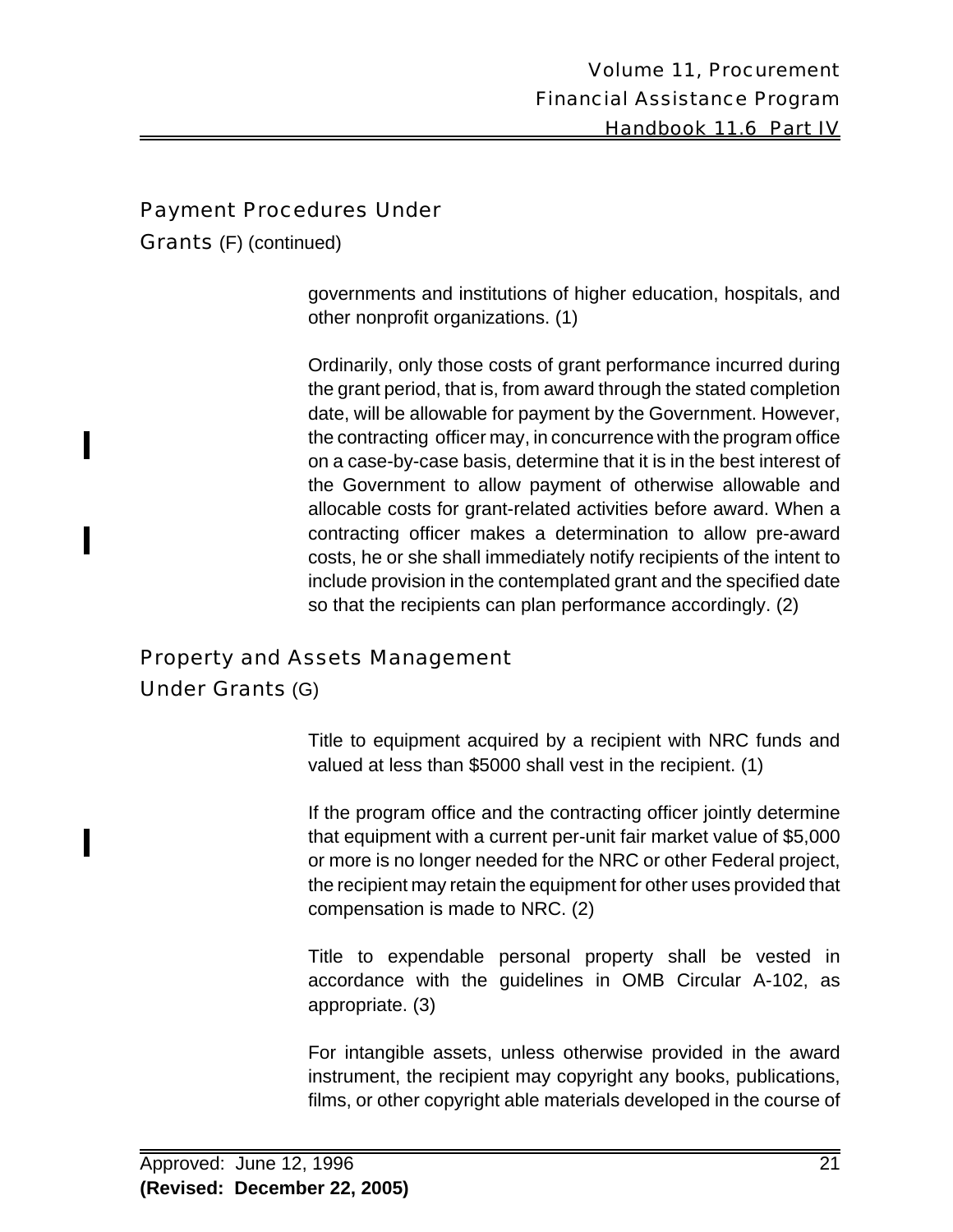Volume 11, Procurement Financial Assistance Program Handbook 11.6 Part IV

#### Property and Assets Management

Under Grants (G) (continued)

or under the award. Any such copyrighted materials shall be subject to a royalty-free, irrevocable, worldwide, nonexclusive license in the U.S. Government to reproduce, perform, translate, and otherwise use and to authorize others to use such materials for Government purposes. (4)

## Program Income and Earned Interest Disposition (H)

OMB Circulars A-102 and A-110 set forth standards regarding the accounting for the disposition of program income for grants made to State and local governments and institutions of higher education, hospitals, and other nonprofit organizations.

#### Cost Principles for Grants (I)

The allowability of costs for which NRC funds may be expended under NRC grants shall be determined in accordance with the following cost principles: (1)

- OMB Circular A-21 provides cost principles and policy guides to be applied by Federal agencies supporting research and development and training and other educational services under grants and contracts with educational institutions. (a)
- OMB Circular A-122 is applicable to nonprofit organizations. (b)

In addition to factors contained in the above-referenced Federal cost principles on the general allowability and reasonableness of costs, the following additional cost considerations apply to NRC noneducational unsolicited grants: (2)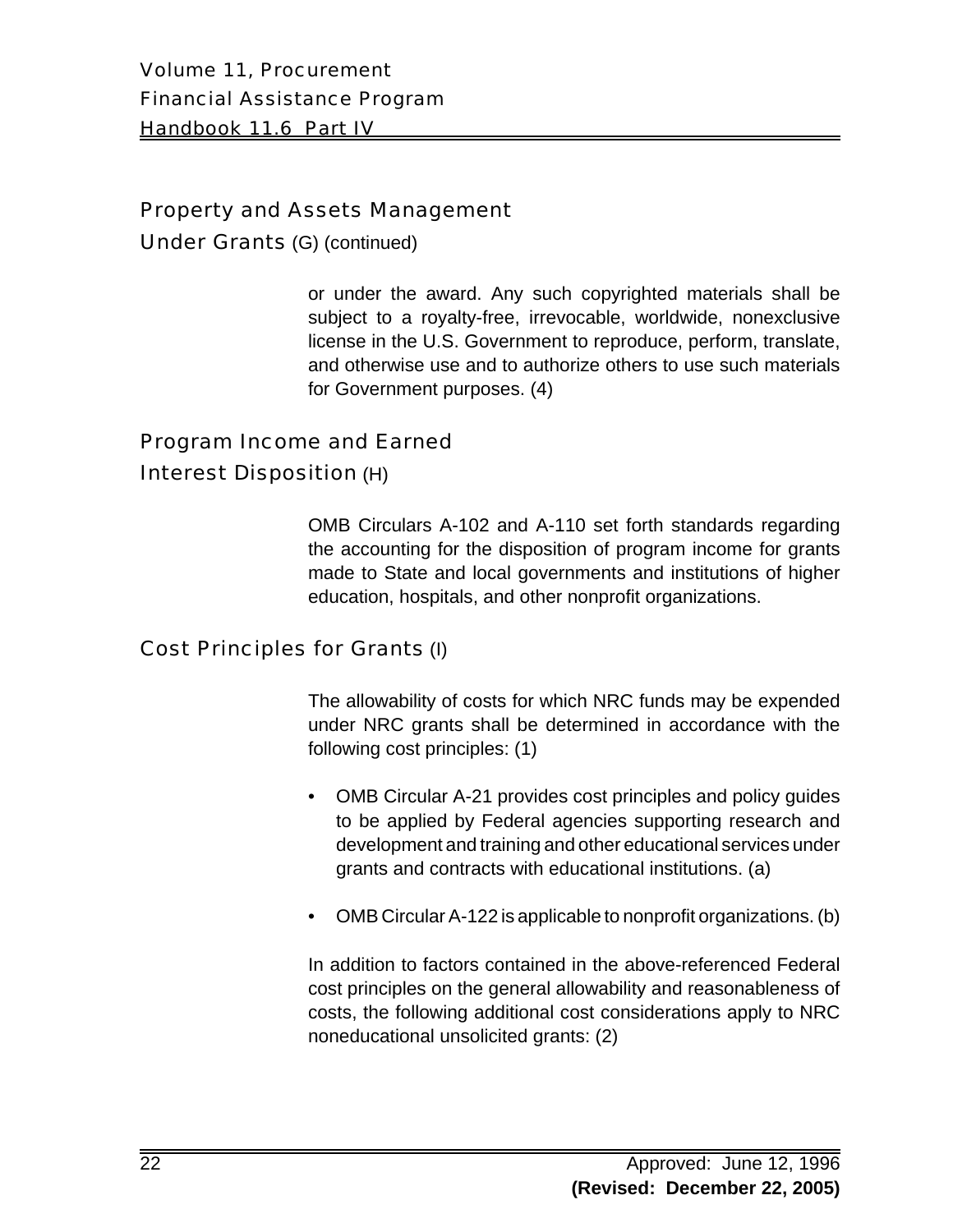#### Cost Principles for Grants (I)

(continued)

- The maximum obligation of NRC for support of the project will not exceed the amount awarded in the grant instrument, as amended. (a)
- Grant funds may not be expended subsequent to the end of the period of performance except to liquidate valid commitments that were made on or before the expiration date of the period of performance of the project (for example, those minimum commitments necessary for the preparation and submission of the final report). The contracting officer will execute a formal amendment to the grant to extend the period of performance, which will have the effect of reinstating the allowability of post-expiration costs, if this action is in the best interest of NRC. (b)

Each set of cost principles identifies certain costs that are allowable to the extent that they are approved by NRC. The specific requirements and procedures for obtaining approval of these costs are described below: (3)

- When the costs are treated as indirect costs (or, in the case of a State or local government, are allocated pursuant to a statewide or local governmentwide cost allocation plan), approval of the costs as part of the negotiation of the organization's indirect cost rate or cost allocation plan will be deemed as having met the approval requirements. In these cases, a specific request for approval is not required. (a)
- When the costs are treated as direct costs, the contracting officer should approve them in advance. In these cases, if the costs requiring approval are included in the grant budget, approval of the budget will constitute approval of the costs. If they are not included in the budget, the grantee should obtain specific prior approval from the contracting officer before their incurrence. (b)